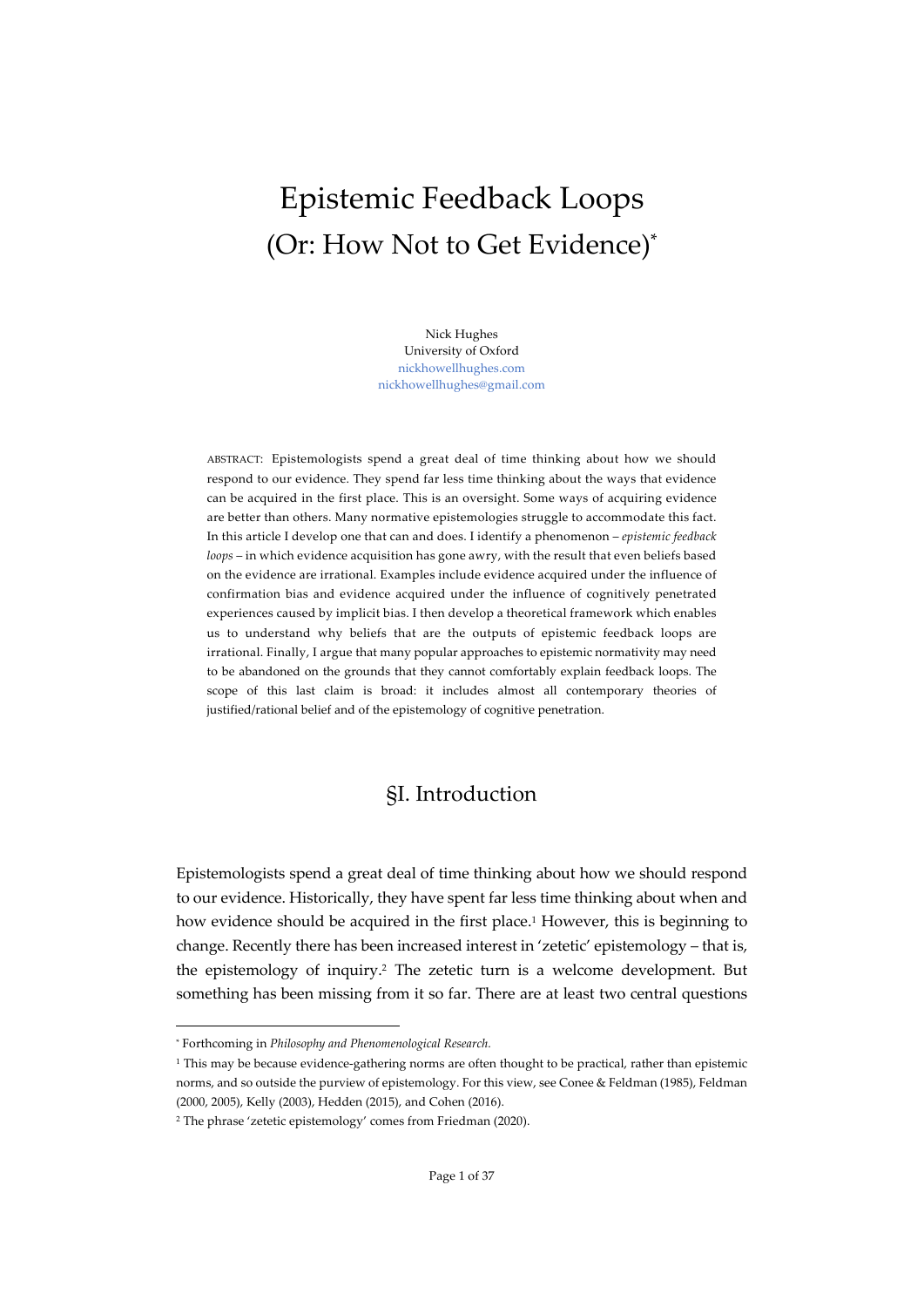for zetetic epistemology: '*When* should we acquire new evidence?', and '*How* should we acquire that evidence?' And whilst there has been a fair amount of work on the first question, $3$  there has been much less on the second. $4$  This is unfortunate. Some ways of acquiring evidence are better than others. As we will see, many familiar normative epistemologies struggle to accommodate this fact. This article attempts to develop one that can and does.

Section two explains why evidence acquisition matters and describes a phenomenon – *epistemic feedback loops* – in which it has gone awry, with the result that even a belief based on the evidence is irrational, or at least problematic. Section three outlines five desiderata for an adequate theory of feedback loops. Sections four to nine develop a theoretical framework – 'dispositionalism' – with which to understand them and show how it satisfies the desiderata. Section ten shows how the framework generalises. Section eleven draws out some consequences for normative epistemology, arguing, amongst other things, that many popular approaches to epistemic normativity may need to be abandoned on the grounds that they cannot comfortably explain feedback loops.

# §II. Epistemic Feedback Loops

To see why evidence acquisition matters, consider these three cases, the first two of which are examples of confirmation bias and the third of which is an example of cognitive penetration caused by implicit bias:

DOMINEERING CEO*:* Camille is the powerful and intimidating CEO of a large media company. She wishes that the company was financially stable. This causes her to unconsciously put pressure on the CFO to tell her that the company *is* financially stable. As a result of the CFO's testimony, she forms the belief that matches her desire.

LIKEABLE LEVI*:* Levi fears that his Sunday league football teammates don't like him. This causes him to unconsciously seek out evidence that

<sup>3</sup> For example, Good (1966) and the subsequent literature it generated; Hall & Johnson (1998); Maher (1990); Myrvold (2012); Friedman (2019, 2020, fc); Millson (2021); Stjernberg (2021); Thorstad (2021); Falbo (fc); Salow (fc); Carr (ms); and Flores and Woodard (ms), amongst others.

<sup>4</sup> Less, but not none. Baehr (2011), Salow (2018), Miracchi (2019), Dorst (2020), Worsnip (fc), and Sosa (ms) discuss the issue, as do epistemologists who write about cognitive penetration.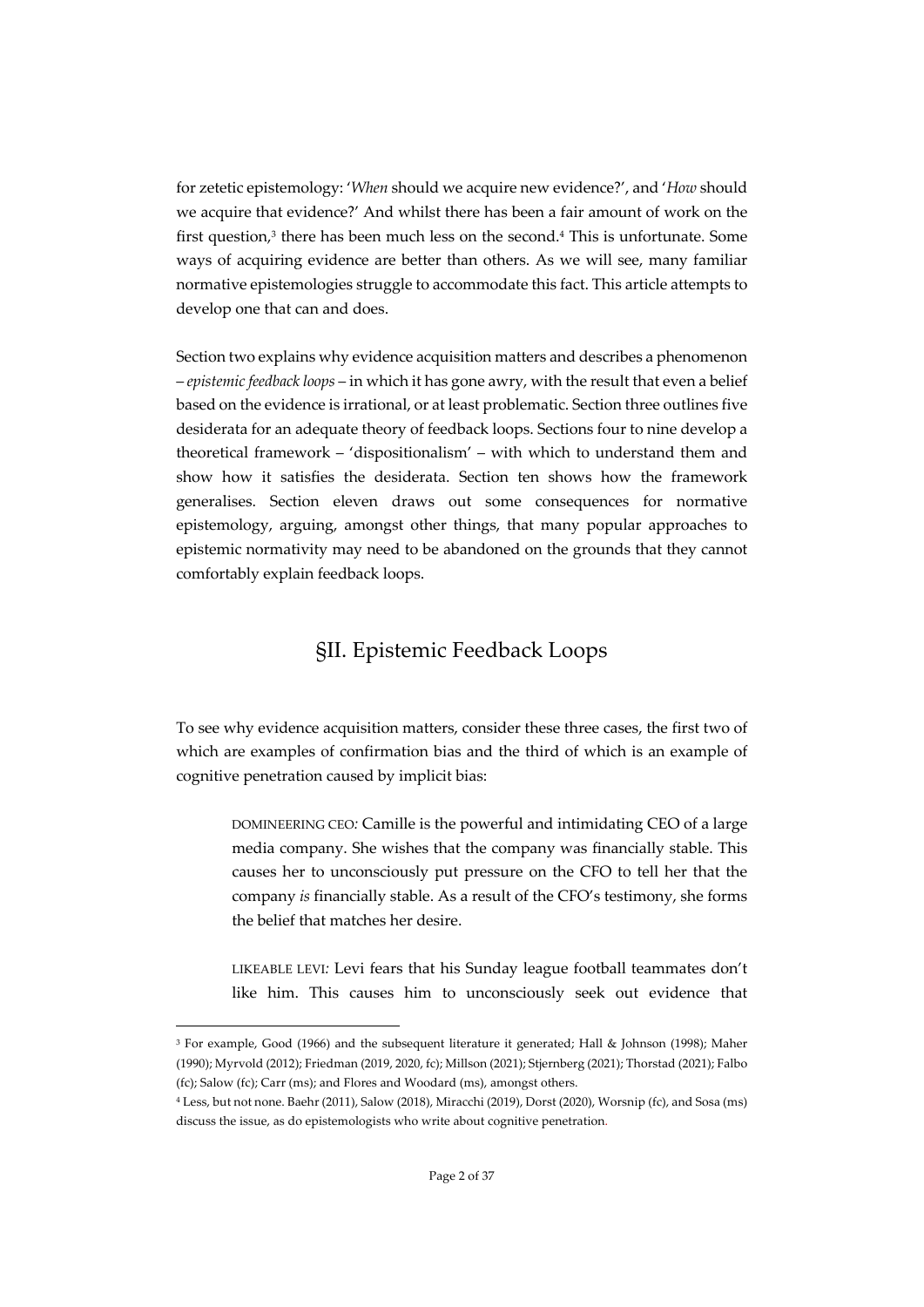disconfirms his fear and avoid evidence that might confirm it. Having gathered a wealth of evidence that his teammates like him and none indicating that they don't, he comes to believe that he is liked after all.

RACIST NEIGHBOUR: Finn suspects that his neighbour Solomon is angry. Solomon is a young black man, and Finn's suspicion is the result of an unconscious racist implicit bias. Finn's suspicion causes him to have a perceptual experience as of Solomon's face wearing an angry expression. As a result he comes to believe that Solomon is angry. In fact, Solomon's expression is neutral.

Confirmation bias and cognitive penetration are usually theorised separately, but from the point of view of evidence acquisition they have important similarities, making a theory that explains them conjointly desirable.

What similarities? First, in each of these cases a psychological attitude of an agent (Camille's wish, Levi's fear, Finn's suspicion) causes them to unknowingly manufacture evidence in favour of a proposition p (The company's finances are stable, Levi is liked, Solomon is angry) which causes them to form a belief that p. Second, the resulting beliefs are irrational, or at least epistemically problematic.<sup>5</sup> But the problem is not with the way that Camille, Levi, and Finn *respond* to their evidence. Had the CFO's testimony been uncoerced, had Levi's investigation not been biased, and had Finn's perceptual experience not been caused by his suspicion that Solomon is angry, their beliefs would have been fine. Rather, the problem is with the way the evidence was acquired in the first place. In each case the evidence has, as I will put it, a *deviant etiology*.6

I'll call cases like these *epistemic feedback loops*. This article develops a framework which explains why they are epistemically problematic. Its key observation is simple: the ways that Camille, Levi, and Finn acquire their evidence could easily result in them acquiring misleading evidence. The challenge is to sharpen this observation and situate it within a systematic theory.

<sup>5</sup> I'm happy to describe them as irrational, but even readers who prefer to think of them as rational-butnevertheless-problematic will be able to use the framework I'll develop to explain what's going wrong. <sup>6</sup> Why stipulate that Camille, Levi, and Finn are unconscious of the mechanisms that cause them to manufacture evidence? Because if they were aware that their evidence has a deviant etiology it wouldn't be evidence in the first place. If, for example, Finn knew that it was his suspicion that Solomon is angry that caused him to have a perceptual experience as of Solomon face wearing an angry expression, then the fact that Solomon's face appears to be wearing an angry expression would not be evidence that he is angry. See Salow (2018) for discussion.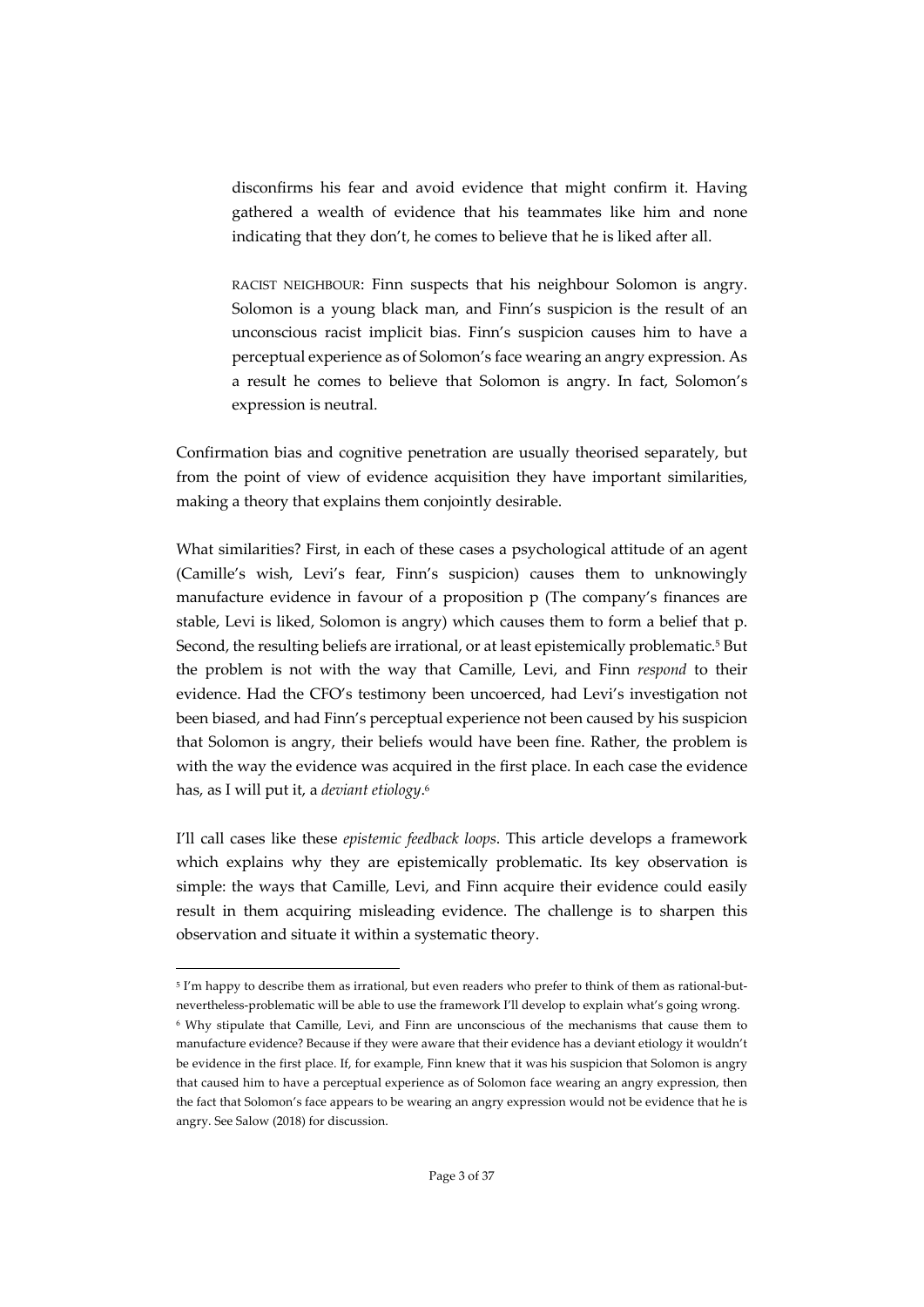Epistemic feedback loops should not only be of interest to epistemologists. They can have serious consequences. As RACIST NEIGHBOUR suggests, cognitively penetrated experiences induced by implicit bias may reinforce racism (c.f. Siegel 2017 who discusses similar cases). Confirmation bias has been cited as an explanation for the rise of online echo chambers (Quattrociocchi *et al.* 2016). Feedback loops may even shape world-historical events: Jonathan Leader Maynard (fc) argues that Joseph Stalin's paranoid convictions were a primary cause of the Soviet Terror of 1936-1938. Suspecting internal conspiracies, Stalin ordered apparatchiks to root out perceived saboteurs from within the party. Under pressure, they coerced "confessions" from the accused which were taken at face-value by the party leadership as evidence of wrongdoing. Executions swiftly followed.

# §III. Desiderata

An adequate theory of feedback loops must satisfy a number of desiderata. First, not every feedback loop is epistemically problematic. Suppose Josie desires (perhaps unconsciously) to be more comfortable. This desire causes her to lie down on the sofa, which causes her to believe that she's comfortable. There is nothing epistemically problematic here, even though the case has the same structure as the problematic cases: a prior psychological attitude towards p causes the manufacture of evidence for p which causes a belief that p. Our first desideratum:

EXCEPTIONS*:* The theory must be able to account for the fact that some feedback loops are unproblematic and explain the differences between these and problematic feedback loops.

Second, although they all share the same structure at a certain level of abstraction, there are differences between DOMINEERING CEO, LIKEABLE LEVI, and RACIST NEIGHBOUR. One difference is between Camille and Finn, on the one hand, and Levi, on the other. Camille and Finn's prior attitude towards p leads directly to the *creation* of evidence for p. Whilst Levi might also directly create some of his evidence (by fishing for compliments, for example), he also engages in a process better described as *selecting* evidence, by filtering out unwanted sources. Another difference is in the kind of evidence that is manufactured. Finn manufactures visual-perceptual evidence for p. Camille manufactures testimonial evidence for p. Levi most likely manufactures a combination of the two. A third difference is that Finn manufactures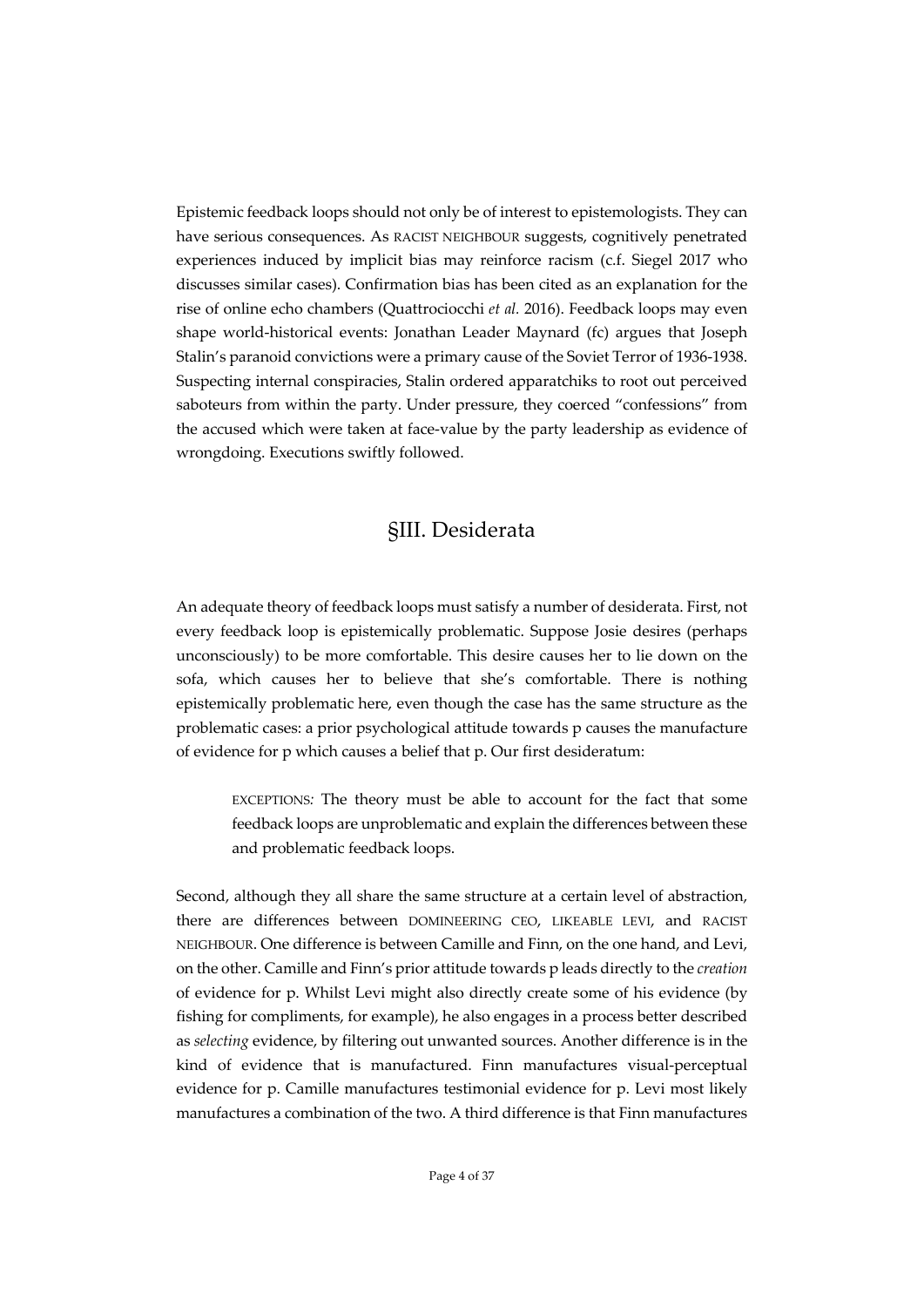evidence that is in some sense internal to his mind, whereas Camille and Levi manufacture evidence in the external world. A fourth difference is in the prior attitudes themselves. It is Camille's *wish* that causes her to manufacture evidence, it is Levi's *fear*, and it is Finn's *suspicion*. Epistemic feedback loops can take many different forms. An adequate theory must be able to accommodate all the forms they can take. This is our second desideratum:

VARIETY*:* An adequate theory must be able to accommodate the various forms that feedback loops can take.

Third, the phenomenon is not limited to sophisticated, reflective, agents like Camille, Levi, and Finn. Consider:

WOLSEY*:* Wolsey the dog loves sausages and hopes to find one. This causes him to perceptually experience a stick as a sausage, which causes him to believe that it's a sausage.

Wolsey's belief is epistemically problematic in much the same way as Finn's (though we might hesitate to call it 'irrational' – more on this shortly). An adequate theory should be able to explain why. Hence, our third desideratum:

INCLUSIVITY*:* The theory must be able to explain why feedback loops are epistemically problematic even when they arise in unsophisticated agents.

Fourth, loop cases (as I'll call them) are importantly different to bad cases of the kind epistemologists are familiar with – cases in which an agent is envatted, deceived by an evil demon, lied to by an apparently credible person, tricked by a hidden light source into believing that a white table is red, and so on. Although the beliefs of agents in these cases are false, they are rationally unimpeachable, unlike Camille, Levi, and Finn's beliefs. This gives us a fourth desideratum:

NUANCE*:* The theory must be able to explain the differences between loop cases and familiar bad cases.

Fifth, although beliefs resulting from feedback loops are problematic, they are liable to give rise to ambivalence. Camille, Levi, and Finn aren't comfortably lumped in with agents who fail to *respond* correctly to their evidence. Compare them with X, a patient suffering from Othello Syndrome described in a case study by Pal *et al.* (2012). Amongst other things, X believed that pictures of fruit on his wife's social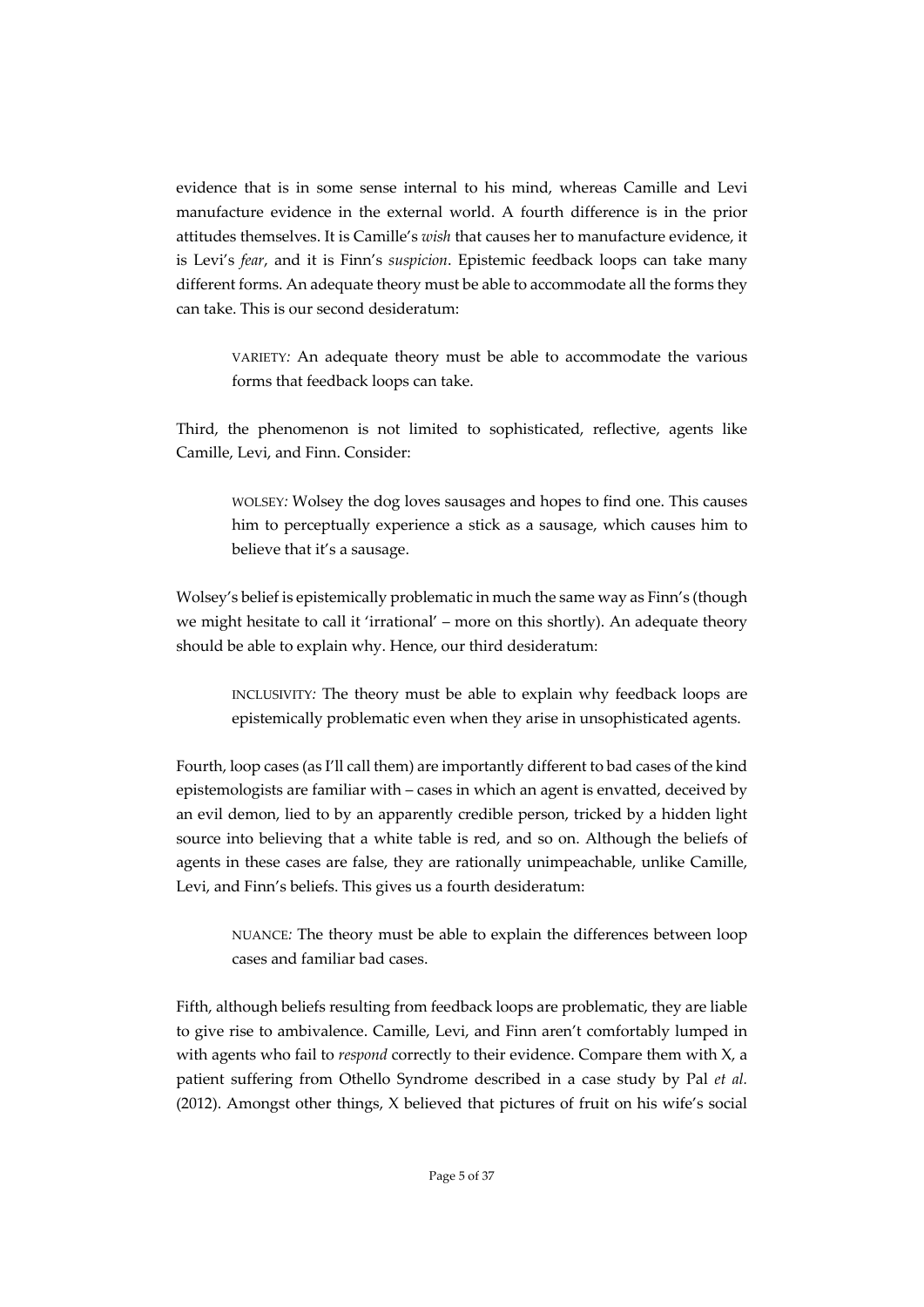media page indicated that she was having an affair. Although Camille, Levi, and Finn acquire their evidence in a way that makes their beliefs problematic, they are, unlike X, doing well in at least one way; *given* the evidence they have, it would be surprising if they didn't believe what they do. Indeed, were they to suspend judgement on p or disbelieve that p with this evidence in hand, they would seem to exhibit another kind of rational failing. Our theory should explain why. This gives us a fifth desideratum:

AMBIVALENCE*:* The theory should explain why beliefs produced by feedback loops are okay on a certain dimension of evaluation.

We have five desiderata: EXCEPTIONS, VARIETY, INCLUSIVITY, NUANCE and AMBIVALENCE. Is there a theory that satisfies all of them? I think there is. In the next sections, I'll present and defend it.

# §IV. Functional and Dysfunctional Cognition

### §4.1. Setting the Stages

My starting assumption is that a core function of cognition is to produce knowledge which the agent can use in action. I'll develop a simple theoretical framework to explain feedback loops by reference to cognition working well or badly relative to this purpose with respect to a given proposition p.7 The framework builds on ideas developed by Maria Lasonen-Aarnio (2010, 2020, 2021, fc1, fc2) and recently put to work by Tim Williamson (fc1, fc2) and myself (Hughes fc1, fc2). I'll call it 'dispositionalism'.

The framework makes use of two distinctions.

The first is between cognition working well or badly *locally* and cognition working well or badly *broadly*. Local evaluations focus on the results cognition produces in the world in which it takes place. Broad evaluations focus on the results it produces in a range of counterfactual worlds.

<sup>7</sup> It is, I believe, possible to develop a version of the framework on the starting assumption that a core function of cognition is merely to produce *true beliefs* (rather than knowledge), though I will not do that here.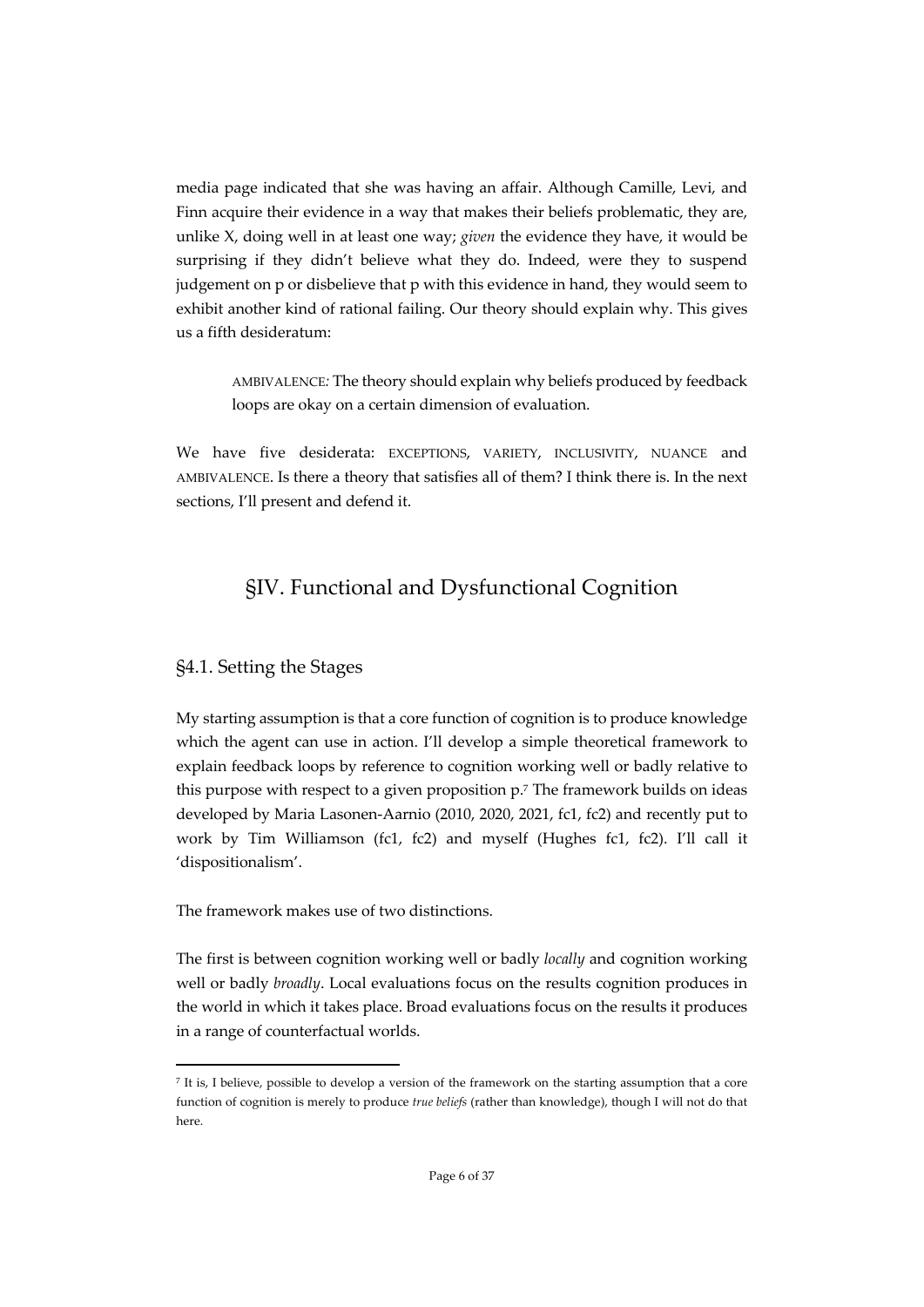The second distinction is between cognition working well or badly when the agent *acquires* evidence and cognition working well or badly when the agent *responds* to their evidence. I'll call these the *acquisition stage* and the *response stage* respectively.

I'll say that cognition is *functional* iff it is working well and *dysfunctional* iff it is working badly.

Since the framework aims to explain commonalities between Camille, Levi, and Finn and less sophisticated agents like Wolsey the dog it deliberately avoids employing the anthropocentric language, familiar to epistemologists, of justifications, excuses, responsibility, reasons, rationality, reasonableness, virtue, oughts, duties, requirements, praiseworthiness, blameworthiness, and so on. Such concepts are only comfortably applied to sophisticated, self-conscious, reflective, adult humans.8 Later we will see how the framework can be used to shed new light on some of them.

I'll make some simplifying assumptions. First, I'll assume that, for every p, an agent either believes that p, suspends judgement on p, or disbelieves that p. Second, I'll assume that an agent believes that p iff they don't suspend judgement on p or disbelieve that p, disbelieves that p iff they don't suspend judgement on p or believe that p, and suspends judgement on p iff they don't believe that p or disbelieve that p. Third, I'll assume that an agent disbelieves that p iff they believe that not-p. Fourth, for the sake of brevity I'll only focus on the coarse-grained attitudes {belief, suspension, disbelief}, ignoring more fine-grained attitudes like credences.<sup>9</sup> The first two assumptions are arguably unrealistic. It might be possible to take no attitude at all towards a proposition. It might be possible to simultaneously take multiple attitudes towards a single proposition (for example, under different modes of presentation). Suspension might be an umbrella concept covering multiple distinct attitudes (Lord & Sylvan fc). I'll ignore these complications because nothing turns on them. Accommodating them in the framework would involve needlessly bringing in distracting complexities.

<sup>8</sup> See Hughes (fc2) for discussion.

<sup>9</sup> Later on (footnote 28) I'll briefly describe some ways in which the framework might be adapted to handle fine-grained attitudes.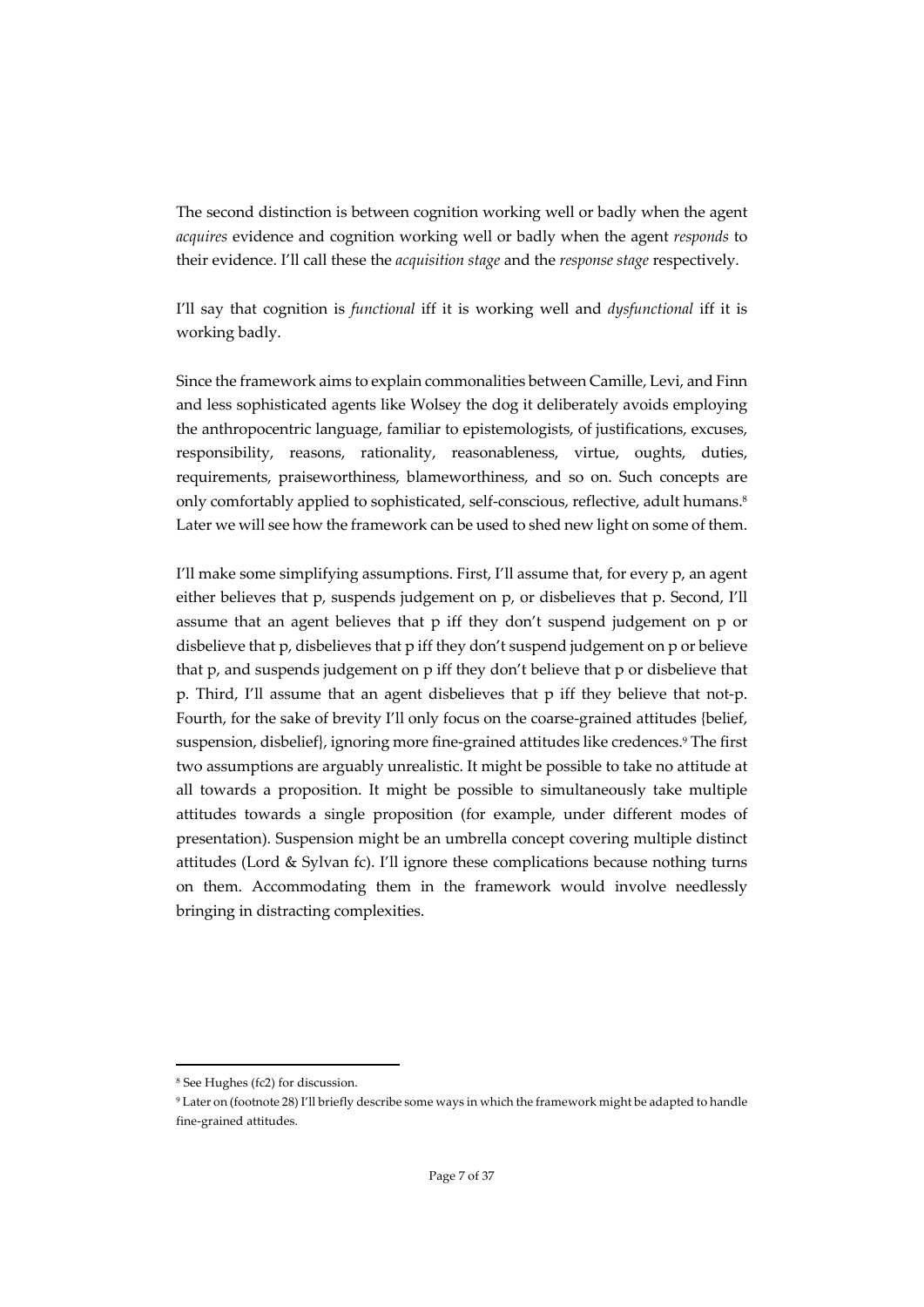# §V. The Acquisition Stage

Starting with the acquisition stage, the two distinctions described above are applied as follows:

- Cognition is *locally functional* with regards to p at the acquisition stage iff the agent does not acquire misleading evidence about p.
- Cognition is *locally dysfunctional* with regards to p at the acquisition stage iff the agent acquires misleading evidence about p.
- Cognition is *broadly functional* with regards to p at the acquisition stage iff the way the agent acquires evidence about p would not normally yield misleading evidence about p.
- Cognition is *broadly dysfunctional* with regards to p at the acquisition stage iff it would not be abnormal for the way the agent acquires evidence about p to yield misleading evidence about p.

This part of the framework makes use of two concepts – misleading evidence and normality – which require further comment. I'll explain them in turn.

# §5.1. Misleading Evidence

# *§5.1.1. Two Conceptions of Misleading Evidence*

What is misleading evidence? We can distinguish between at least two explications of the concept, both of which are perfectly legitimate, but only one of which is relevant for our purposes.

According to the first explication (the irrelevant one), a piece of evidence *e* is misleading with respect to p just in case p is false and the probability of p is higher conditional on *e* than the unconditional probability of p. Formally:

 $(P(p|e) > P(p))$   $\wedge \sim p$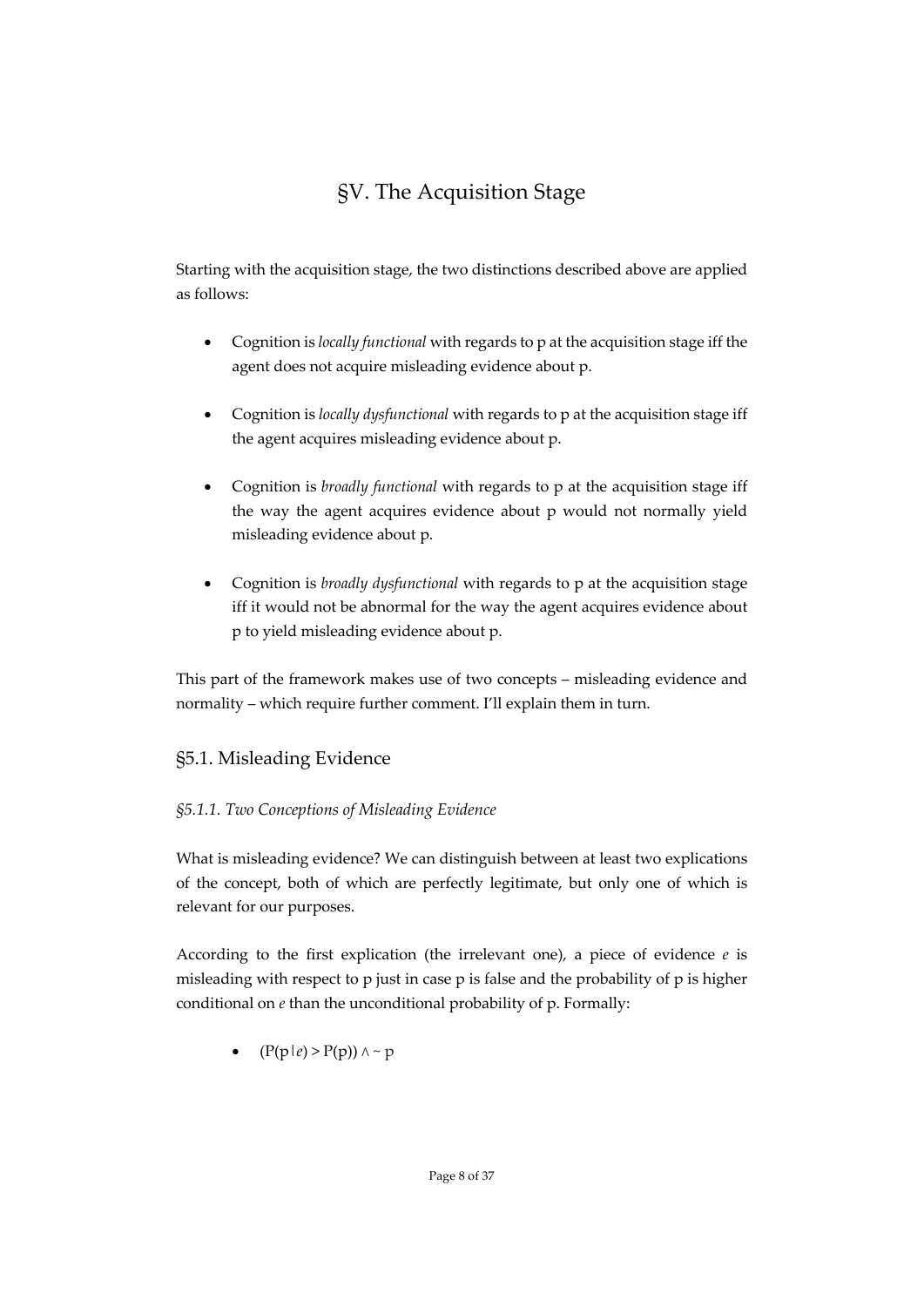This explication focuses on individual pieces of evidence – a single proposition known to be true, for instance. The second explication focuses on one's total body of evidence *E*, comprised of all of the propositions that are part of one's evidence. We are interested in whether *E* is misleading, not whether *e* is. Virtually any way of acquiring evidence about p will yield some misleading evidence *e* bearing on p in some normal circumstances. Seeing that everyone in the room is under two meters tall is *some* evidence *e* for the false proposition that everyone in the world is under two meters tall  $(= p) - i t$  raises the probability of p, if only very slightly. But nothing abnormal need happen for one to see that everyone in the room is under two meters tall.

#### *§5.1.2. Delusive Evidence*

When is one's total evidence *E* misleading with respect to p? A natural idea is that *E* is misleading with respect to p iff *E* leads an agent into believing that p when not-p. But which agent? The answer cannot simply be the agent who possesses *E*. The presence of images of fruit on his wife's social media page led X to believe that she was having an affair. It does not follow that his evidence was misleading with respect to  $p (= X's$  wife is having an affair); the problem was with him, not with his evidence. A more plausible idea is that *E* is misleading with respect to p iff a *rational*  response to *E* yields a false belief that p.

This is close to what I have in mind, but it isn't *quite* right for our purposes. It would make sense if we took the function of cognition to be to produce true beliefs. But my starting assumption is that its function is to produce knowledge, not merely true beliefs. If so, a non-knowledgeable belief is as bad as a false belief. So it's more natural within the current framework to say that *E* is misleading with respect to p iff a rational response to *E* yields a non-knowledgeable belief that p (this could be a false belief, of course). In §6.2 we will see how this idea can be de-anthropocentrised and made more precise – a rational response is a *broadly functional* response.

This way of conceptualising misleading evidence is unconventional insofar as it delivers the result that, for instance, an agent in a Gettier case has misleading evidence. 'Misleading evidence' is usually taken to mean: misleading with respect to the truth-value of p. But we will think of it as meaning: misleading with respect to whether one should believe that p. If beliefs should be knowledge, then evidence that will lead to non-knowledgeable beliefs is evidence that should be avoided.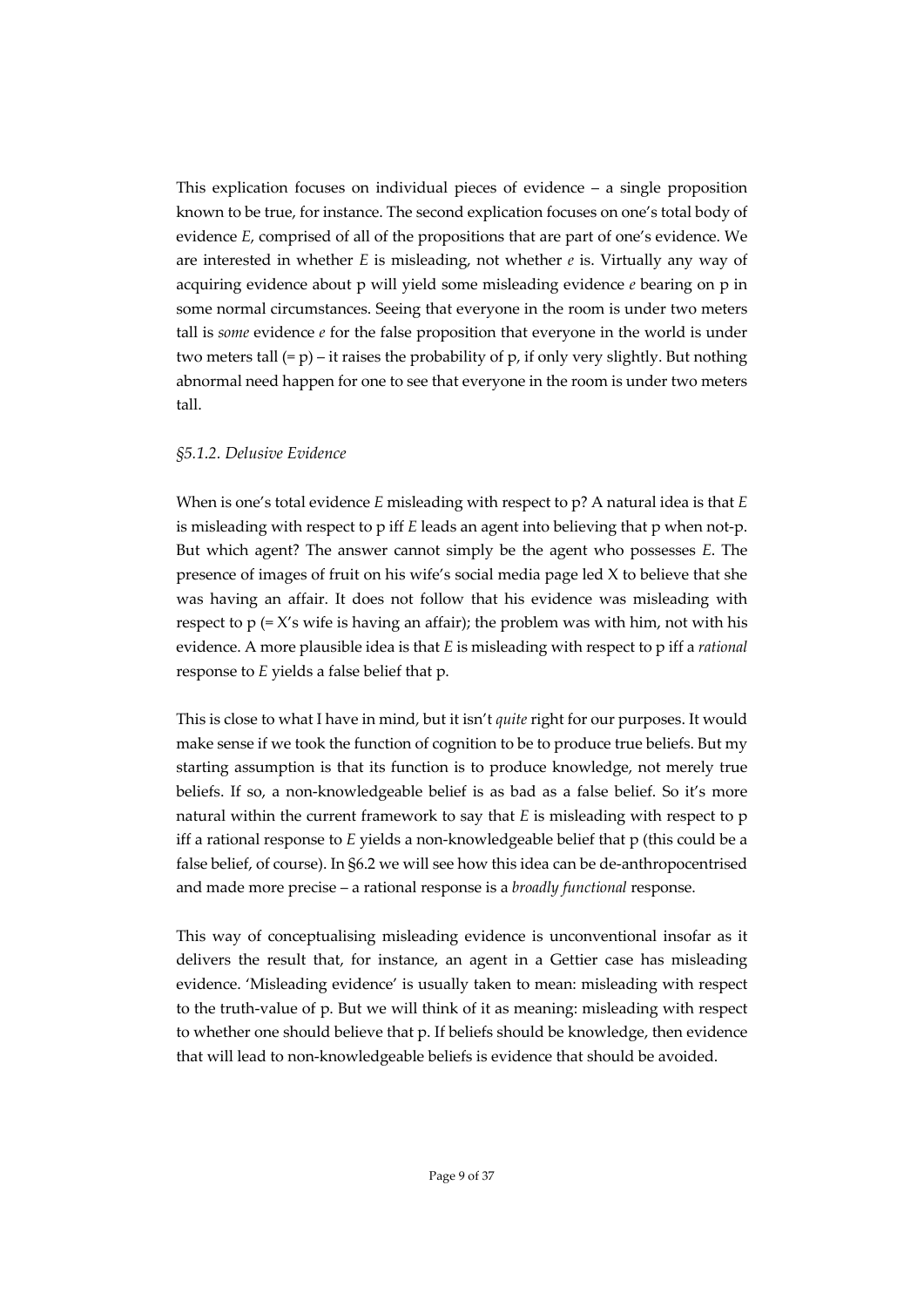Since this is an unconventional way of thinking about misleading evidence, it will be useful to have a name for it, in order to avoid confusion with more traditional truth-centric ways of thinking. So from here on I'll call it *delusive evidence*:

DELUSIVE EVIDENCE: One's total evidence *E* is delusive with respect to p if and only if a broadly functional (i.e. rational) response to *E* yields a nonknowledgeable belief that p.

In line with this, the conditions on functional and dysfunctional acquisition described above can be restated as follows:

- Cognition is locally functional with regards to p at the acquisition stage iff the agent does not acquire delusive evidence about p.
- Cognition is locally dysfunctional with regards to p at the acquisition stage iff the agent acquires delusive evidence about p.
- Cognition is broadly functional with regards to p at the acquisition stage iff the way the agent acquires evidence about p would not normally yield delusive evidence about p.
- Cognition is broadly dysfunctional with regards to p at the acquisition stage iff it would not be abnormal for the way the agent acquires evidence about p to yield delusive evidence about p.10

# §5.2. Normality

The framework also makes use of the concept of normality. What does it mean to say that a way of acquiring evidence would not normally yield delusive evidence, or that it would not be abnormal for it to yield delusive evidence?

<sup>&</sup>lt;sup>10</sup> It might appear, at first glance, that these definitions are circular, since they define broadly functional and dysfunctional acquisition in terms of its relationship to delusive evidence, and delusive evidence is defined in terms of a broadly functional response (thanks to a referee for pointing this out). However, there is no circularity. Circularity would only arise if the definition of a broadly functional *response* made use of the concept of broadly functional or dysfunctional *acquisition*. But as we will see shortly, it does not. (C.f. footnote 22).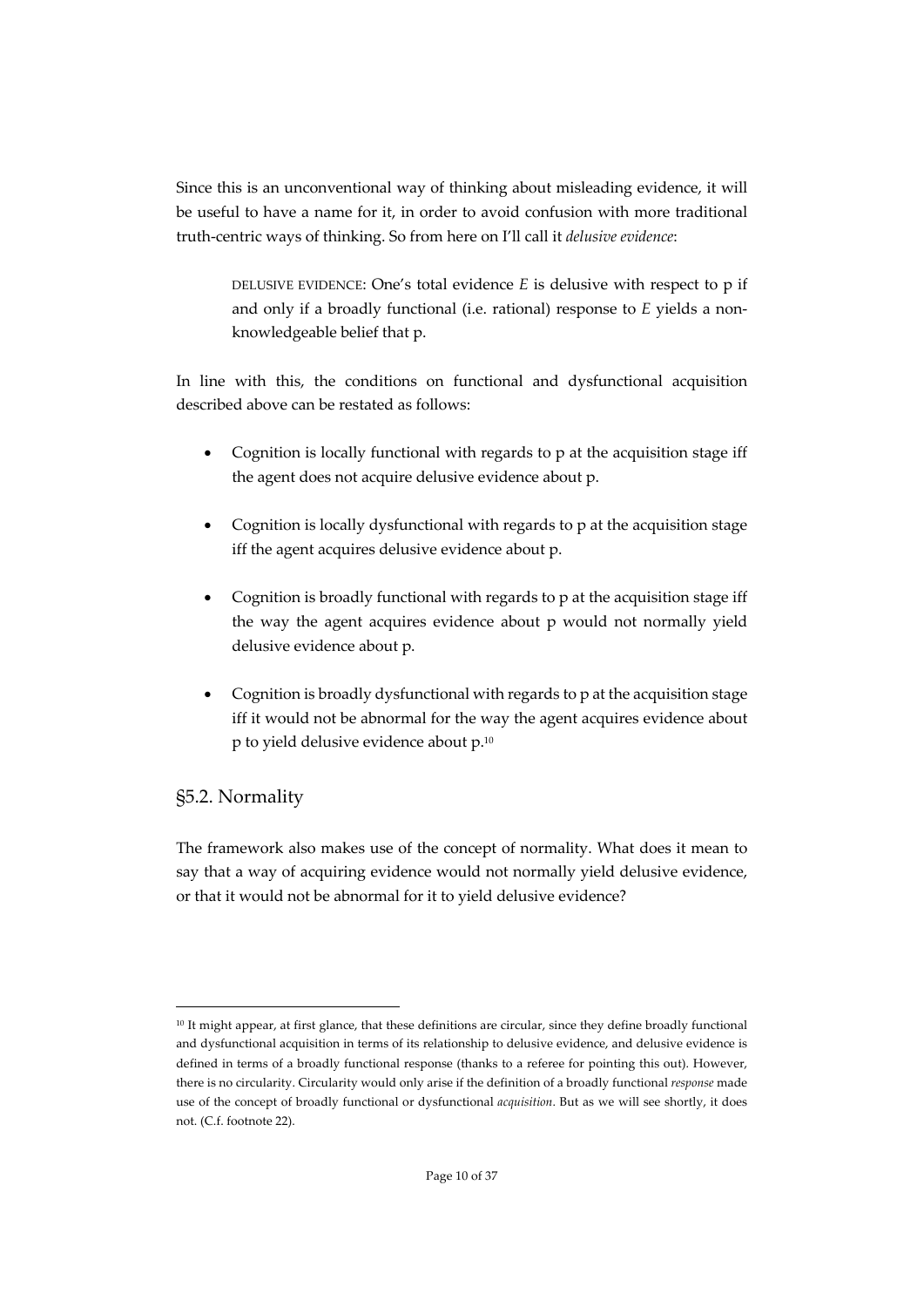#### *§5.2.1. Normal Circumstances*

'Normally' is being used here as a restricted necessity operator. To say that a way of acquiring evidence would not normally yield delusive evidence is to say that in *normal circumstances* it does not yield delusive evidence. To say that it would not be abnormal for a way of acquiring evidence to yield delusive evidence is to say that even in some normal circumstances it yields delusive evidence.

Normality and abnormality are indexed to *ways*. So to say that a way *w* of acquiring evidence would not yield delusive evidence in normal circumstances is to say that *w* would not yield delusive evidence *in circumstances normal for w*.

What are normal circumstances? The question is best answered ostensively, by looking at examples.

### *§5.2.2. Normality in Good/Bad Case Pairs*

So, consider a good/bad case pair of the familiar kind. In the good case Annie is walking down rue d'Aboukir in Paris, sees that number 44 is a typical Parisian apartment building, and so believes, correctly, that  $p (= 44$  is an apartment building). Cognition is locally functional – Annie does not acquire delusive evidence about p. Filling in the details in the natural way, it is also broadly functional. The way Annie acquires her evidence – roughly, through a disinterested openness to receiving information from her environment through visual perception $11 -$  will yield delusive evidence about p only in *abnormal* circumstances, such as those in which 44 is actually, say, a giant ventilation shaft hidden behind an ingenious façade giving it the appearance of being a typical Parisian apartment building.

In the bad case the set-up is exactly the same except that 44 is a giant ventilation shaft hidden behind an ingenious façade giving it the appearance of being a typical Parisian apartment building.12 As before, Annie believes that p, only this time falsely and hence non-knowledgeably. Cognition is locally dysfunctional, as Annie acquires delusive evidence. But it is still *broadly functional*. Although Annie acquires delusive evidence, the way she acquires it would not normally yield delusive evidence. It only does so because she is in abnormal circumstances.

<sup>11</sup> *Dis*interested as in impartial, not *un*interested as in indifferent.

<sup>12</sup> As it in fact is. Have a look on Google Earth.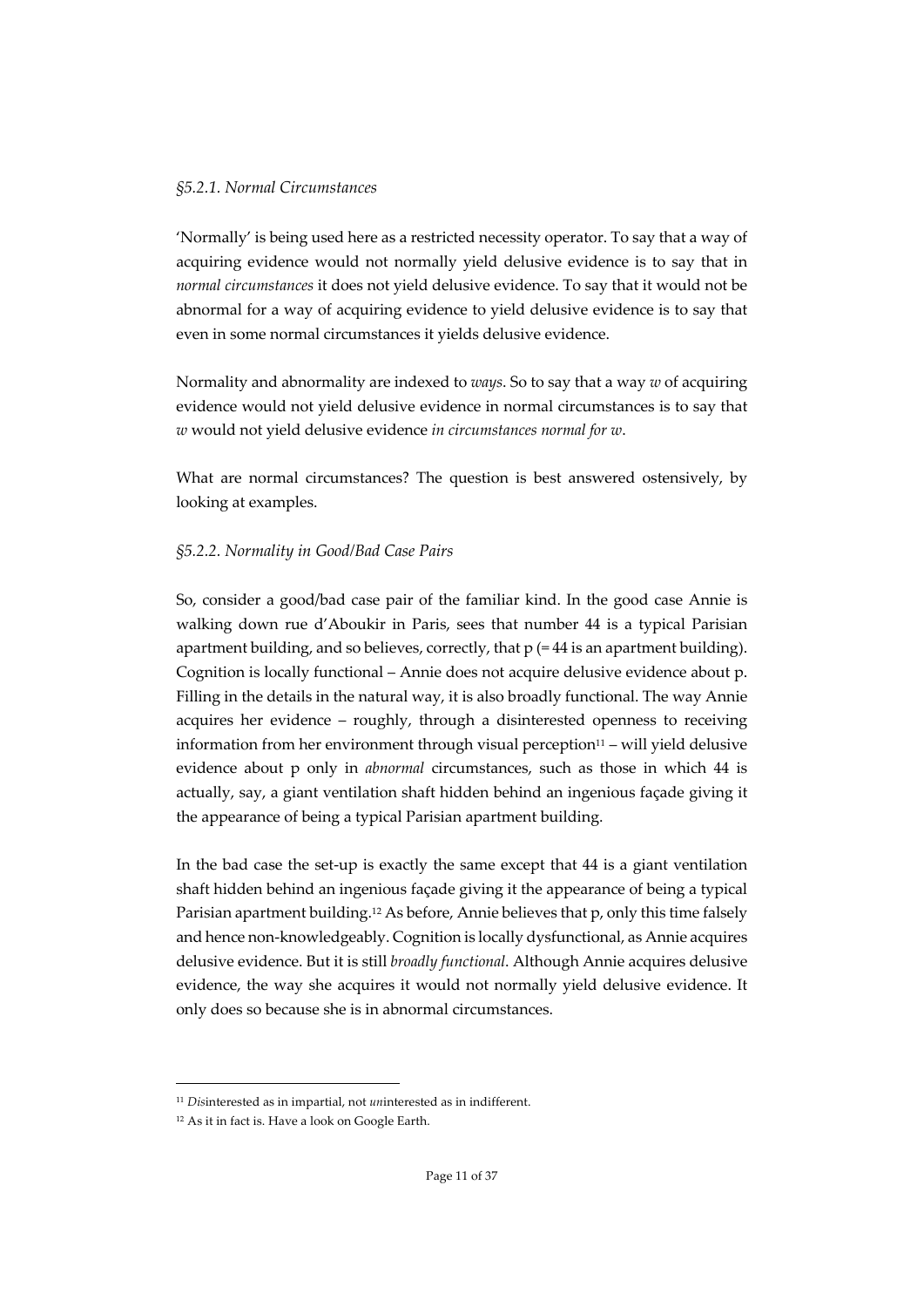What goes for Annie in the bad case also goes for more radical bad cases in which the agent is not in touch with their environment, such as those involving envattment or the machinations of evil epistemic demons. Suppose that you believe on the basis of your perceptual experience that LeBron James has just hit a game-winning threepointer. Alas, you're wrong. You're not sitting courtside at Staples Centre, you've been envatted. Even radically bad cases like this are set up on the assumption that the agent acquires their evidence in a disinterested and open way, so that were they reconnected with the environment they would not acquire delusive evidence. Indeed, it is precisely this feature of the agent's cognition that the evil demon or mad scientist exploits as part of their strategy to get the agent to believe falsehoods.

### *§5.2.3. Normality in Loop Cases*

By contrast, the situation is quite different in problematic loop cases. Here cognition is *broadly dysfunctional*. Unlike Annie, Camille, Levi, and Finn are *not* disinterestedly open to receiving information from the environment. Instead they manufacture evidence that harmonises with a prior psychological state. It wouldn't be at all abnormal for the ways they acquire their evidence to yield delusive evidence – most obviously by yielding evidence that will cause them to falsely believe that p. Nothing weird or out-of-the-ordinary would have to happen for this state of affairs to obtain. The reason why is clear: in virtue of being biased towards harmony with a prior psychological state, their ways of acquiring evidence are *indifferent* and *insensitive* to their environments.

### *§5.2.4. Ways of Acquiring Evidence*

I've described two ways of acquiring evidence. The first is through a disinterested openness to one's environment. The second is by manufacturing evidence that harmonises with a prior psychological state. This individuation of ways of acquiring evidence is obviously very coarse-grained. More fine-grained individuations are possible. We could, for instance, distinguish between ways of acquiring evidence that yield visual-perceptual evidence and ways that yield testimonial evidence. We could also distinguish between ways of acquiring evidence that fall under the umbrella description of being disinterestedly open to one's environment. Equally clearly, this is not a complete taxonomy of ways of acquiring evidence. Nevertheless, we have enough here for the purposes of explaining feedback loops, so there is no need to go more fine-grained.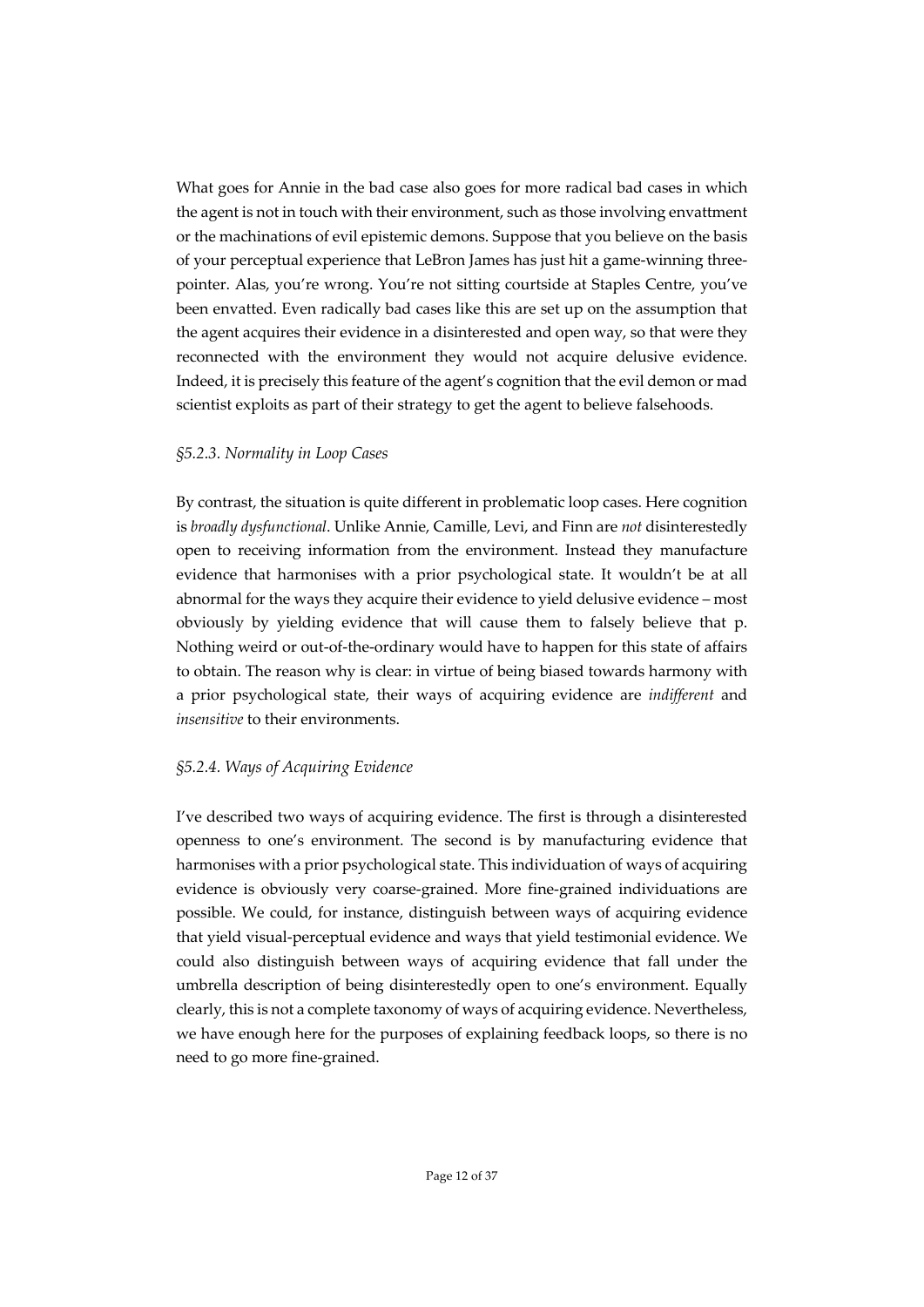#### *§5.2.5. What Are Normal Circumstances?*

Can we say something general about normal and abnormal circumstances, beyond pointing to intuitive examples? As satisfying as it would be to have a reductive analysis, we have no right to expect one, for there is no reason to think that normality can be defined in terms of more basic concepts. Nevertheless, some things can be said. What counts as normal for our purposes is not a matter of statistical frequency. It would not be abnormal for this week's winning lottery numbers to be [04, 10, 18, 19, 45, 36] even though these numbers will win only very infrequently. <sup>13</sup> It would also be a mistake to take normal circumstances for performing a task (in our case, acquiring evidence) to be circumstances that are favourable to the successful execution of that task (e.g. acquiring non-delusive evidence).<sup>14</sup> One reason for this is because doing so would give us the implausible result that cognition is broadly functional *no matter how* one acquires one's evidence. Another is because some favourable circumstances are intuitively highly abnormal. For instance, favourable circumstances for acquiring evidence in the way that Levi does include those in which a guardian angel changes the world to fit with his evidence.

Bob Beddor and Carlotta Pavese (2020) suggest that normal circumstances for performing a task are, roughly, circumstances in which it would be fair to evaluate the performance.15 This seems to fit with what we've seen so far. Intuitively, it is not fair to negatively evaluate Annie's way of acquiring evidence based on how it performs in the bad case; she was unlucky. By contrast, it *is* fair to negatively evaluate Camille, Levi, and Finn's ways of acquiring evidence based on how they perform in cases in which p is false.

Martin Smith (2010, 2016) argues that normal circumstances are those that require no special explanation. Adapting this idea for our purposes, we might say that normal circumstances for way *w* of acquiring evidence to have some outcome *o* (e.g. yielding delusive evidence) are circumstances in which *w* resulting in *o* doesn't require a special explanation, and that abnormal circumstances for *w* resulting in *o* are those in which *w* resulting in *o* does require a special explanation. Again, this seems to fit with what we've seen. Were Annie to end up with delusive evidence,

<sup>13</sup> C.f. Smith (2010, 2016)

<sup>14</sup> C.f. Beddor & Pavese (2020).

<sup>15</sup> Beddor and Pavese wisely refrain from proposing this as a non-circular analysis of normal circumstances; it may be that judgements about whether it is fair to evaluate a performance in such-andsuch circumstances are guided by tacit judgements about whether those circumstances are normal or abnormal for performances of the relevant kind.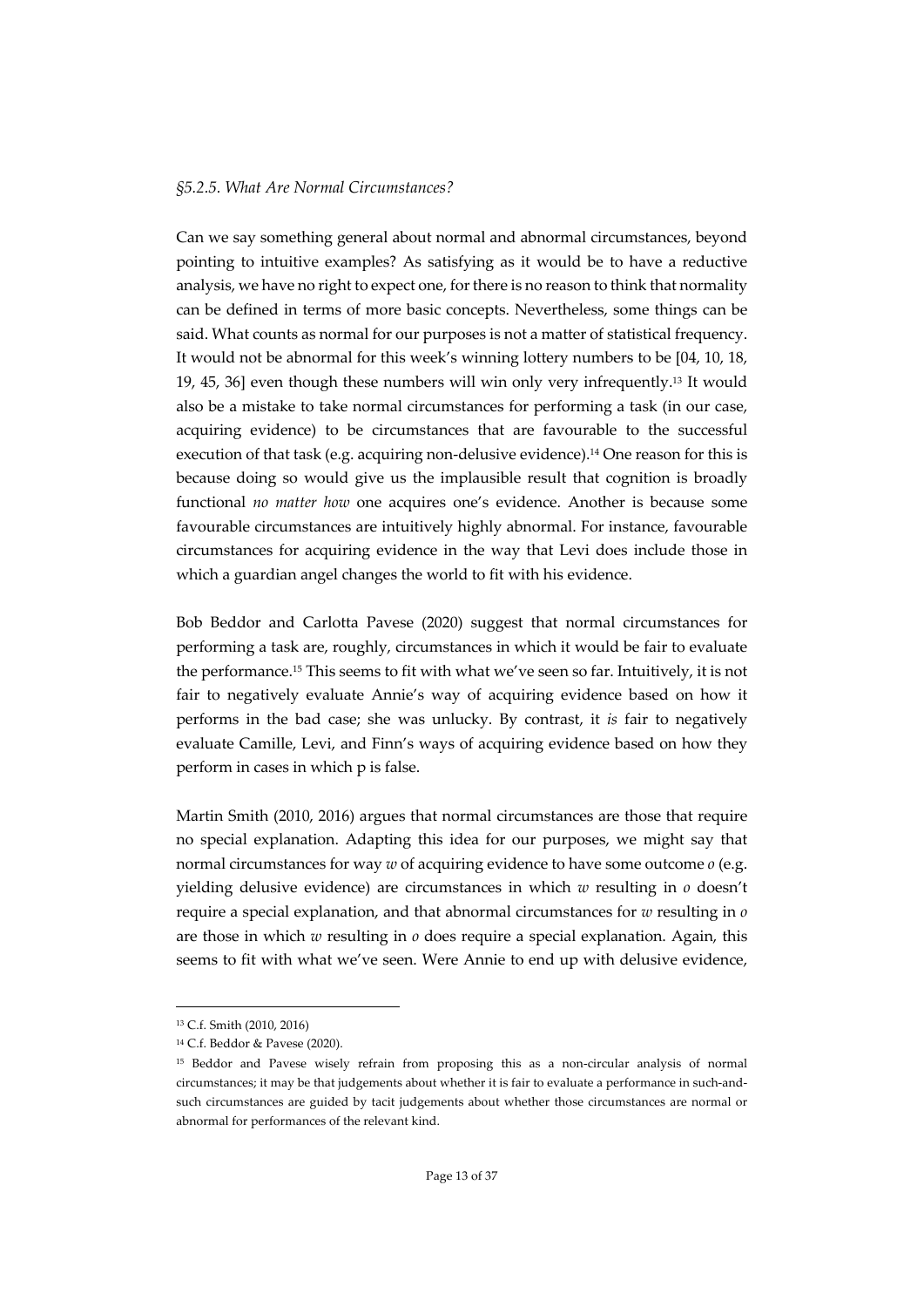given the way she acquires it, this would cry out for an explanation – for instance, that she was taken in by an ingenious façade. By contrast, no special explanation is called for in order for us to understand what's happened when Camille, Levi, and Finn end up with delusive evidence, given how they acquire it.<sup>16</sup>

I won't take a stance on these proposals here. Nor will I offer my own. Instead I propose to treat normality as primitive and let judgements about cases be our guide.17

# §VI. The Response Stage

# §6.1. Local Response

Now for the response stage. In keeping with the assumption that a core function of cognition is to produce knowledge, cognition is locally functional with regards to p at the response stage iff:

- 1. The agent knows that p, or:
- 2. The agent knows that not-p, or:
- 3. The agent suspends judgement on p and the agent is not in a position to know that p and not in a position to know that not-p.

Cognition is locally dysfunctional with regards to p at the response stage iff:

- 1. The agent believes that p without knowing that p, or:
- 2. The agent disbelieves that p without knowing that not-p, or:
- 3. The agent suspends judgement on p and the agent is in a position to know that p or is in a position to know that not-p.

<sup>16</sup> Again, we need not view this as an attempt to offer a non-circular analysis.

<sup>17</sup> For other ways of thinking about normality, see Millikan (1984), Nickel (2016), and Graham (2017), amongst others.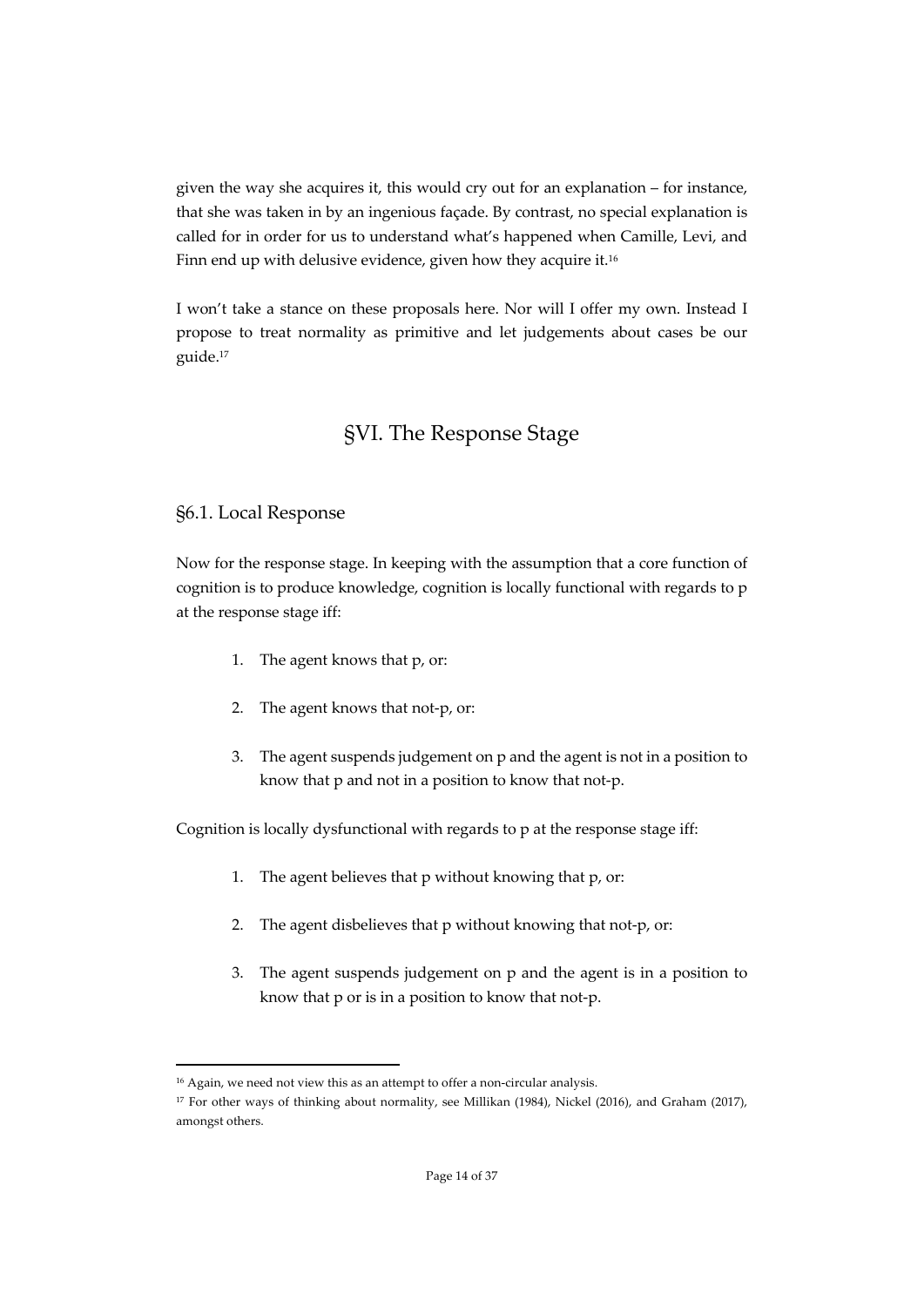#### *§6.1.1. Being in a Position to Know*

This part of the framework makes use of the concept of 'being in a position to know'. When is an agent in a position to know that p? The question to ask is: 'If the agent believed that p at *t*, would they know that p at *t*?'. If the answer is 'yes' they are in a position to know that p at *t*. If the answer is 'no', they are not.18 For illustration, take the proposition 'Angela Merkel's father was not over 5 meters tall'. Presumably you believe it, and rightly so: that belief is knowledge. By contrast, take the proposition 'There were 2991 Tigers in India at noon on July 7th 2020'. Presumably you suspend judgement on it. Rightly so: you're not in a position to know if it's true.<sup>19</sup>

Cognition would have been locally dysfunctional if you'd believed that there were 2991 Tigers in India at noon on July  $7<sup>th</sup>$  2020, since you are not in a position to know whether it is true or false. It would also have been locally dysfunctional if you'd suspended judgement on whether Angela Merkel's father was over 5 meters tall, since you are in a position to know that he wasn't. A consequence is that suspension of judgment is not a safe harbour which is always epistemically okay, as it is sometimes thought. I think this is the right result. If the function of cognition is to produce knowledge which the agent can use in action, it is not working well if it is resistant to knowledge.20

We should be careful interpreting 'in a position to…' in the statement 'S is in a position to know that p'. On a very liberal interpretation, one is in a position to know everything that is entailed by one's evidence, including all logical and mathematical truths, many of which are highly non-obvious. But it is surely wrong to say that the average person is cognitively dysfunctional when they suspend judgement on whether the Riemann Hypothesis is correct, even though the answer is entailed by their evidence. This observation motivates a more restrictive interpretation, to the effect that unless one is *able to reliably infer p* from one's evidence, one is not in a position to know that p. The average person is not able to reliably infer the truthvalue of the Riemann Hypothesis from their evidence – were they to form a belief about it, they would be guessing.

<sup>&</sup>lt;sup>18</sup> The conditional 'if S believed that p, they would know that p' is a useful heuristic for the purposes of latching on to the intended interpretation of 'in a position to know', but it is fallible, and so it shouldn't be used in an analysis. We can contrive situations in which S is, intuitively, in a position to know that p, but were S to believe that p, p would be rendered false and hence not knowable.

<sup>19</sup> As these examples suggest, our interest is in *dispositional* belief, rather than occurrent, conscious, judgement. Prior to reading this paragraph, you had probably never entertained the proposition 'Angela Merkel's father was not over 5 meters tall'. Nevertheless, you believed it, dispositionally. <sup>20</sup> C.f. Williamson (fc2).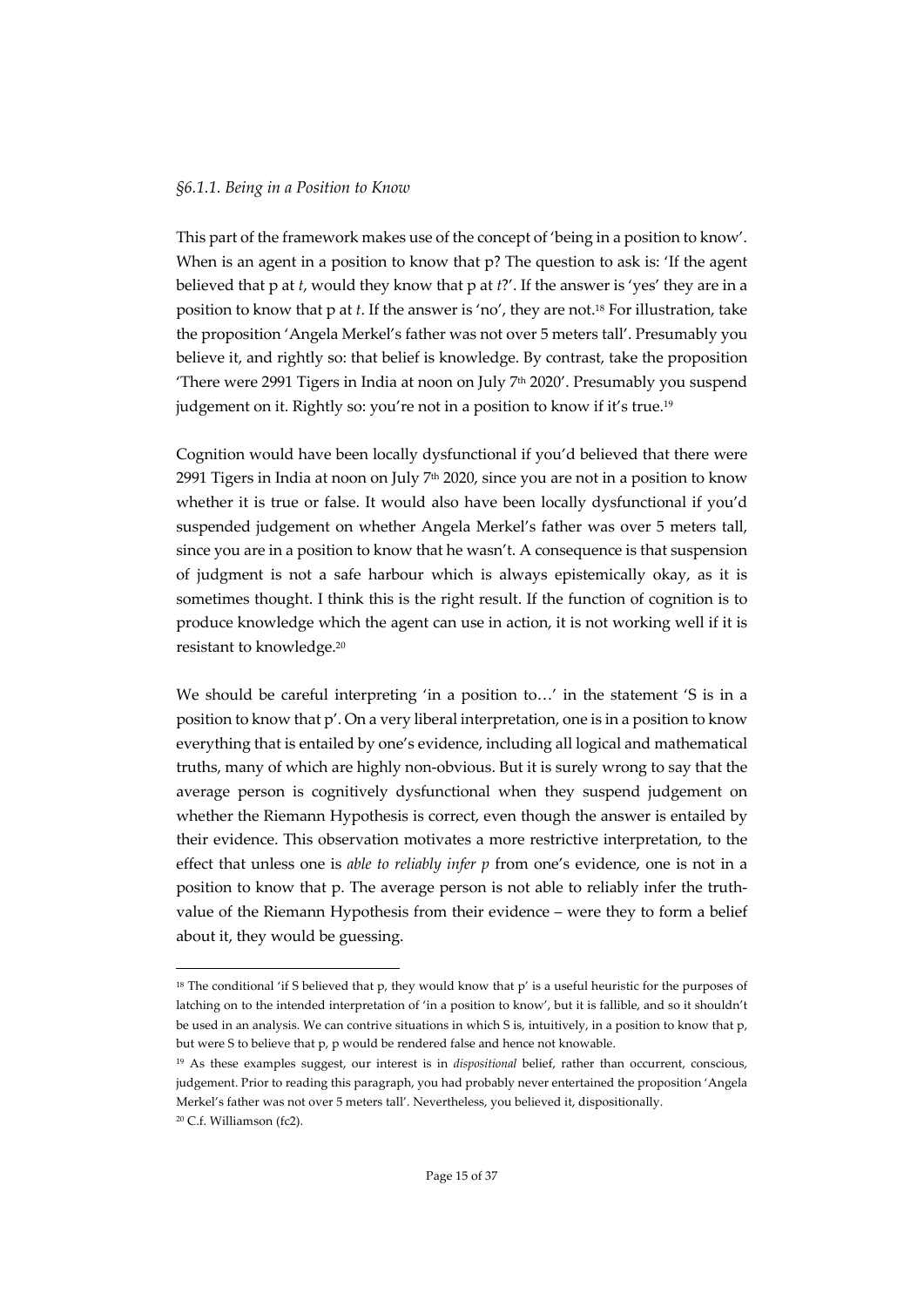What is the relevant reading of 'able'? We should let judgements about cases be our guide. If S is intuitively doing okay (locally) in suspending judgement on p, then she was not in a position to know whether p. If S is intuitively not doing okay (locally) in suspending judgement on p, then she was in a position to know whether p. Intuitively, you're doing okay when you suspend judgement on whether the Riemann Hypothesis is correct. You're *not* doing okay if you suspend judgement on whether Angela Merkel's father was over 5 meters tall. Of course, there are bound to be borderline cases in which intuitions are murky, but precision should not be attempted where it is unavailable.

### §6.2. Broad Response

As the biconditionals above indicate, whether cognition is locally functional or dysfunctional at the response stage is a matter of the results it produces in the world in which cognition takes place. Whether it is *broadly* functional or dysfunctional at the response stage depends, as it does at the acquisition stage, on the results it produces in a range of counterfactual worlds. We focus on the results it produces when the evidence is acquired in a *non*-deviant way.

Cognition is broadly functional with regards to p at the response stage iff:

- 1. The agent believes that p and the way the agent responds to the evidence for p manifests a disposition to believe that p iff they are in a position to know that p, or:
- 2. The agent disbelieves that p and the way the agent responds to the evidence for p manifests a disposition to disbelieve that p iff they are in a position to know that not-p, or:
- 3. The agent suspends judgement on p and the way the agent responds to the evidence for p manifests a disposition to suspend judgement on p iff they are not in a position to know that p and not in a position to know that notp.

Cognition is broadly dysfunctional with regards to p at the response stage iff: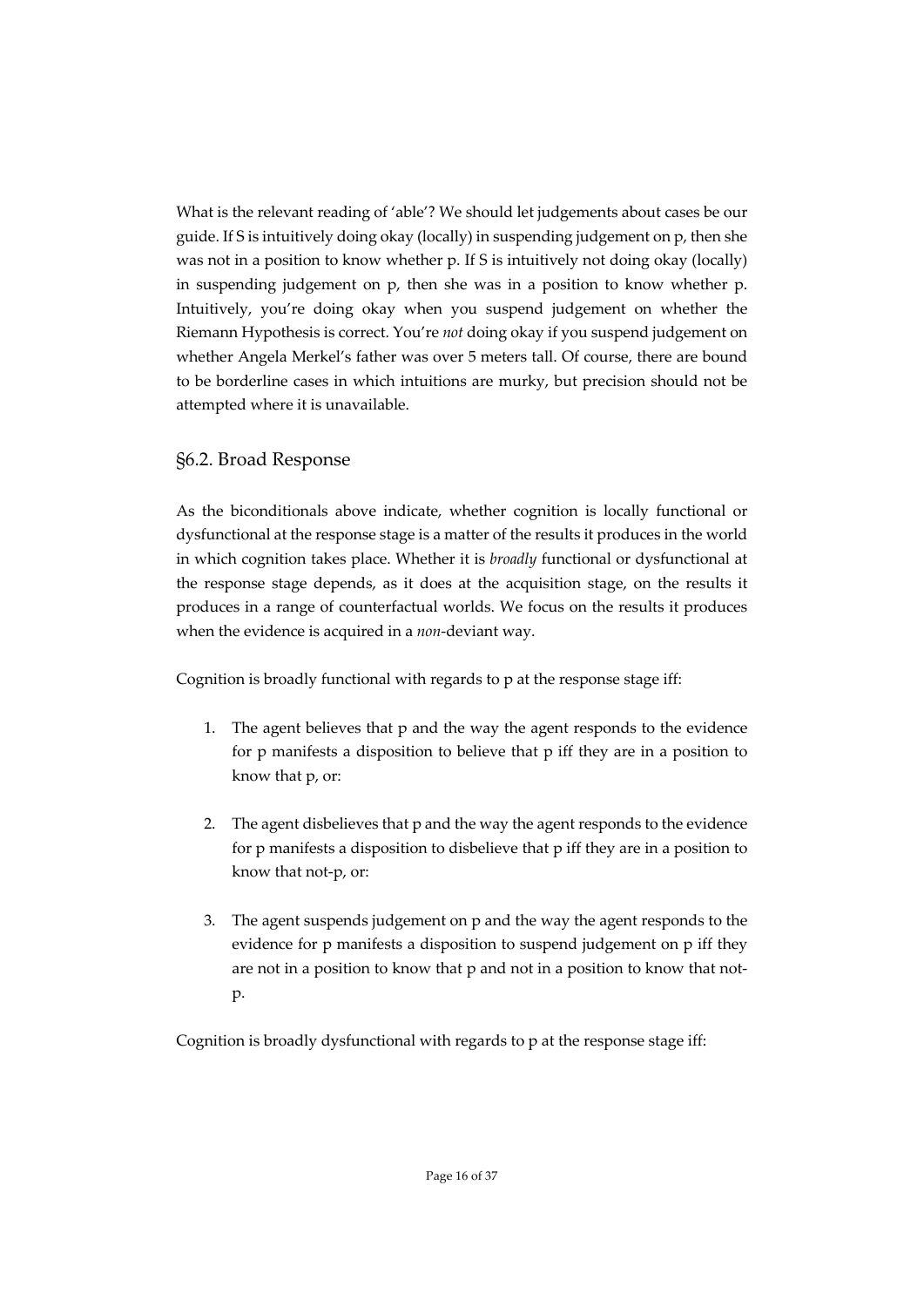- 1. The agent believes that p and the way the agent responds to the evidence for p does not manifest a disposition to believe that p iff they are in a position to know that p, or:
- 2. The agent disbelieves that p and the way the agent responds to the evidence for p does not manifest a disposition to disbelieve that p iff they are in a position to know that not-p, or:
- 3. The agent suspends judgement on p and the way the agent responds to the evidence for p does not manifest a disposition to suspend judgement on p iff they are not in a position to know that p and not in a position to know that not-p.

### *§6.2.1. Knowledge-Conducive/Resistant Dispositions*

The idea that doxastic states should be evaluated by looking at the dispositions the agent manifests relative to knowledge is developed in detail by Lasonen-Aarnio (2010, 2020, 2021, fc1, fc2). Following Lasonen-Aarnio, I'll call the functional dispositions 'knowledge-conducive'. I'll call the dysfunctional dispositions 'knowledge-resistant'.

What does it mean to say that an agent manifests a disposition to believe that p iff they are in a position to know that p? A plausible answer takes its lead from our definition of broadly functional acquisition, in which evidence acquisition is broadly functional just in case the way the agent acquires evidence does not yield delusive evidence in normal circumstances. Following on from that idea, we can say that an agent manifests a disposition to believe that p iff they are in a position to know that p just in case *in normal circumstances* the way they respond to their evidence results in them believing that p iff they are in a position to know that p.21,22,23 Again, it will

<sup>21</sup> C.f. Lasonen-Aarnio (2010, fc1, fc2)

<sup>22</sup> Earlier (footnote 10) I flagged a worry about circularity. Since the framework defines broadly functional and dysfunctional acquisition partly in terms of a broadly functional response, it might look as though the definitions of broadly functional and dysfunctional cognition are circular. We are now in a position to see that they are not. Were the concepts of broadly functional and dysfunctional *response* being defined by reference to broadly functional or dysfunctional *acquisition*, there would be circularity. But they are not. Rather, they are defined independently, in terms of whether, in normal circumstances, the way the agent responds to their evidence results in them believing that p iff they are in a position to know that p. <sup>23</sup> Suppose that p is necessarily false. In that case, there are no circumstances in which one is in a position to know that p. *Ipso facto* there are no normal circumstances in which one is in a position to know that p. Hence, if p is necessarily false, cognition can never be broadly functional at the response stage when one believes that p. But that is implausible. Suppose you are unwittingly using a faulty calculator. It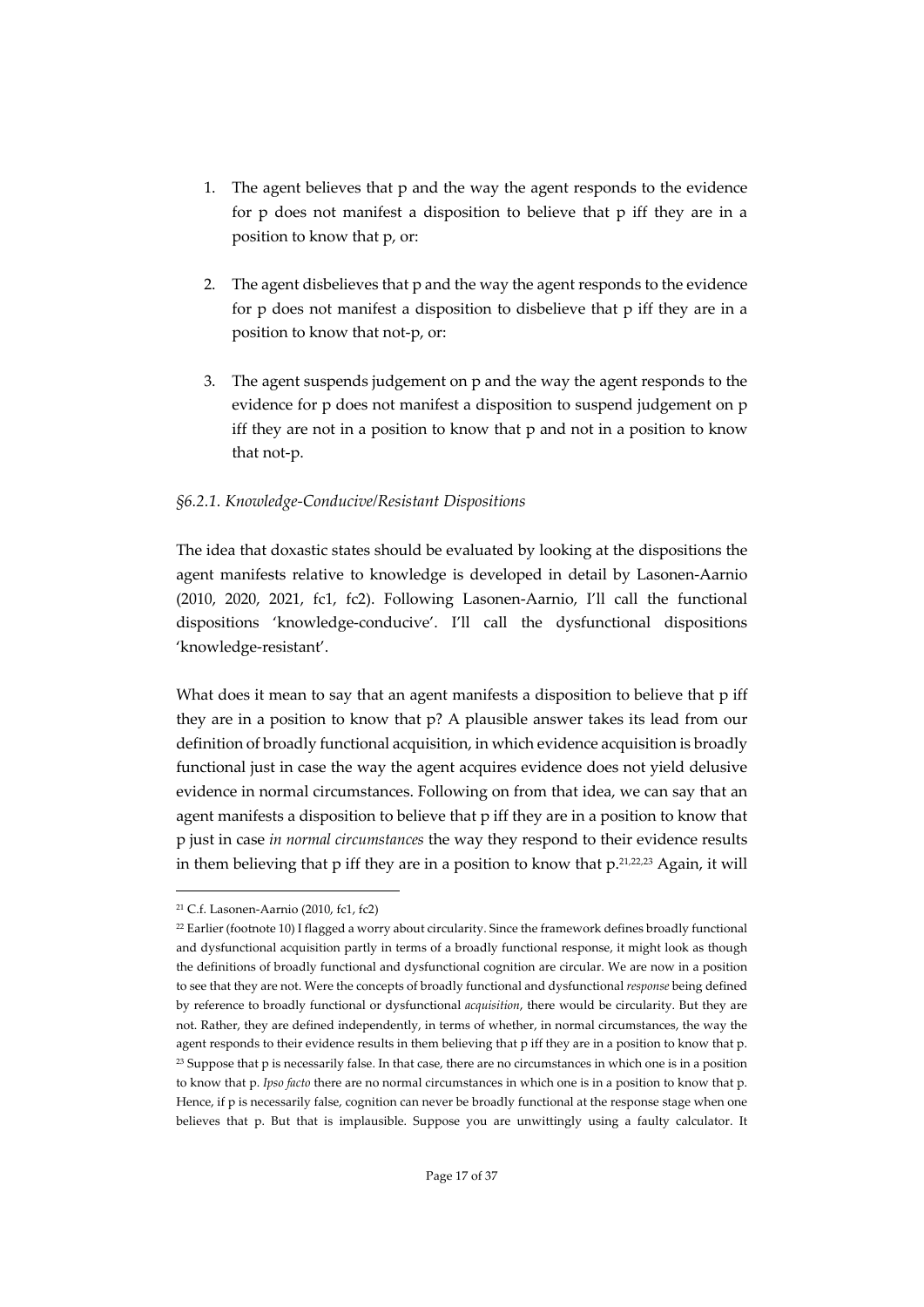be helpful to look at some examples, starting with variations on the good and bad cases.

#### *§6.2.2. Knowledge-Conducive Dispositions in the Bad Case*

So, think again about Annie in the bad case, walking down rue d'Aboukir. She believes that 44 is an apartment building  $(= p)$ . In fact it is an ingenious façade hiding a ventilation shaft. Although cognition is locally dysfunctional, since her belief is not knowledge, on the natural way of filling in the details of the case it is broadly functional: the way Annie responds to her evidence would have resulted in her knowing that p in normal circumstances. The only reason she believes without knowing is because she is in abnormal circumstances. Hence, she manifests a knowledge-conducive disposition. The same goes in radically bad cases. You believe on the basis of your perceptual experience that LeBron James has just made a gamewinning three-pointer, but you're wrong – you've been envatted. You believe that p without knowing that p, but the way you respond to your evidence would have resulted in you knowing that p in normal circumstances. Hence, you manifest a knowledge-conducive disposition.

#### *§6.2.3. Knowledge-Resistant Dispositions in the Good and Bad Case*

Now imagine that in the bad case Annie instead refuses to believe her eyes and inexplicably suspends judgement on whether  $44$  is an apartment building  $(= p)$ . Cognition is now locally functional, since she's not in a position to know that p and not in a position to know that not-p. However, it is broadly *dysfunctional*: in normal circumstances the disposition Annie manifests would lead to her suspending judgement even when she is in a position to know. Hence, she is *knowledge-resistant*.

incorrectly tells you that  $744 \times 962 = 714728$ . Even though this is necessarily false, it is surely rational for you to believe it, given that you have no reason to doubt the reliability of the calculator. We can solve this problem by tweaking the framework. Instead of saying that cognition is broadly functional with regards to p iff, in normal circumstances, the way the agent responds to the evidence for p results in them believing that *p* iff they know that p, we can say that it is broadly functional with regards to p iff, in normal circumstances, the way the agent responds to the evidence for p results in them believing that p *or a relevantly similar proposition p\** iff they know that p or p\*. This gets us the result that cognition is broadly functional when the agent believes that  $744 \times 962 = 714728$  using an apparently reliable (but actually faulty) calculator, because the way the agent responds to the evidence yields a knowledgeable belief about a relevantly similar proposition  $p^*$  (namely, the necessary truth that 744 x 963 = 715728) in normal circumstances, since normal circumstances are those in which the calculator is not faulty. This tweak can also be used to deal with the problem as it arises for suspension of judgement and disbelief. It is similar to the way safety theories of knowledge overcome problems concerning necessary truths. Thanks to a referee for encouraging me to discuss this issue.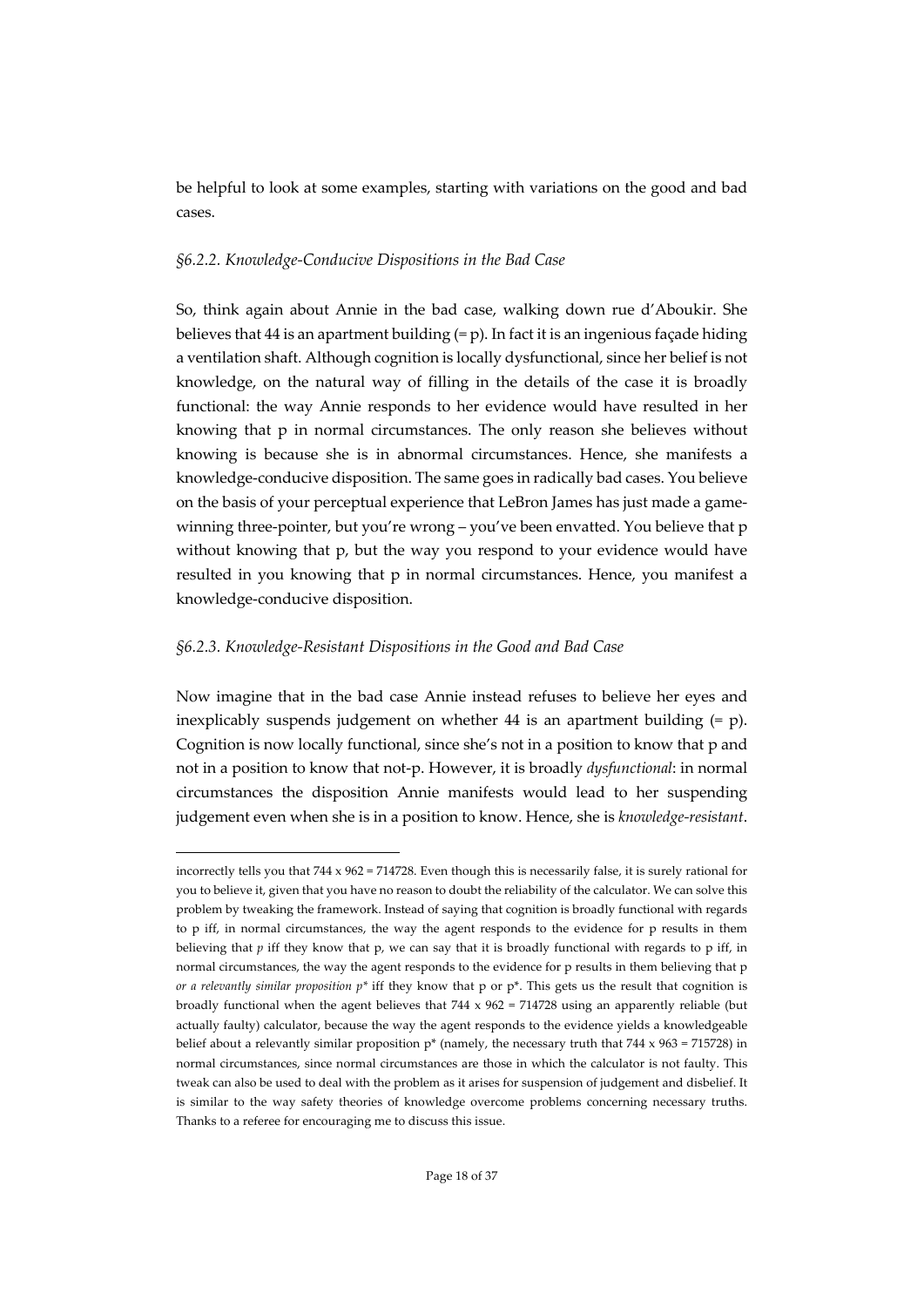The same goes for you if you suspend judgement on whether LeBron just made a game-winning three-pointer.

Next, consider the good case again, in which 44 *is* an apartment building (= p). Annie believes that p and this belief is knowledge. Now suppose that a prankster resident falsely tells her that it is a façade hiding a ventilation shaft. Annie refuses to believe him, despite having no reason to think that he's lying. Again, cognition is broadly dysfunctional, as the way Annie responds to her evidence for p does not manifest a disposition to believe that p iff she is in a position to know that p: it would not be abnormal for Annie's dogmatism to cause her to believe that p even when she doesn't know that p.24 She is knowledge-resistant.

### *§6.2.4. Knowledge-Conducive/Resistant Dispositions in Loop Cases*

We saw that Camille, Levi, and Finn's cognition is broadly *dysfunctional* at the acquisition stage. How do they fare at the response stage? Here cognition is broadly *functional* when they believe that p. Recall, Camille has been told by the CFO that the company is financially stable, Levi has received lots of compliments and no criticism, and Finn has had a perceptual experience as of Solomon's face wearing an angry expression. It's no surprise that they believe what they do, given this evidence. As noted earlier, the problem is not with how they respond to their evidence, but with how it was acquired. Whilst there are normal circumstances in which they believe that p without knowing that p, owing to the deviant etiology of their evidence, the way they respond to their evidence manifests a disposition to believe that p iff they are in a position to know that p *when the evidence is acquired in a nondeviant way*: were the evidence *not* to have a deviant etiology, the way they respond to it would normally result in them knowing that p. By contrast, cognition would be broadly *dysfunctional* at the response stage were they to suspend judgement on p. Like Annie when she inexplicably suspends judgement on whether 44 is an apartment building, they would manifest a disposition to suspend judgement even when they are in a position to know. Hence, they would be knowledge-resistant.

<sup>24</sup> C.f. Lasonen-Aarnio (fc2)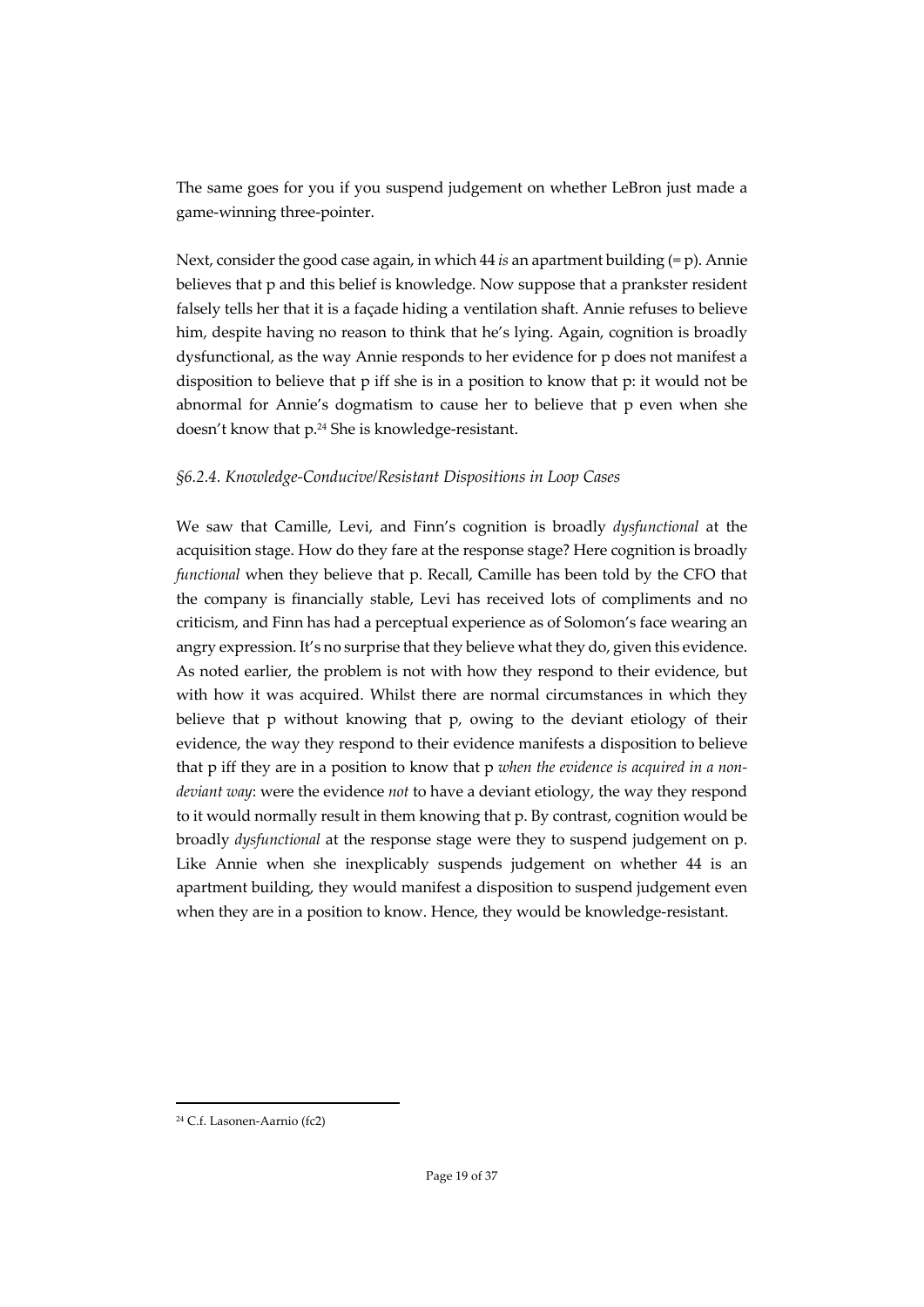# §VII. Applying the Framework

# §7.1. Good/Bad Case Pairs

This framework sheds light on epistemic feedback loops. Before we see exactly what it says about them, it will be useful to summarise what it says about good/bad case pairs in order to highlight the similarities and differences between these and loop cases.

The good and bad cases are represented in table 1. The belief rows tell us whether cognition is functional or dysfunctional when the agent believes that p, the suspension rows tell us whether it is functional or dysfunctional when the agent suspends judgement on p, the disbelief rows tell us whether it is functional or dysfunctional when the agent disbelieves that p. A green cell with an '*F*' means cognition is functional. A red cell with a '*DF*' means it is dysfunctional.

| Table 1      | Doxastic<br>attitude | Local<br>acquisition   | <b>Broad</b><br>acquisition | Local<br>response | <b>Broad</b><br>response |
|--------------|----------------------|------------------------|-----------------------------|-------------------|--------------------------|
| Good<br>case | <b>Belief</b>        | $\mathsf F$            | $\mathsf F$                 | F                 | F                        |
|              | Suspension           |                        |                             | <b>DF</b>         | DF                       |
|              | Disbelief            |                        |                             | DF                | DF                       |
| Bad<br>case  | Belief               | $\mathsf{D}\mathsf{F}$ | $\mathsf F$                 | <b>DF</b>         | F                        |
|              | Suspension           |                        |                             | F                 | DF                       |
|              | Disbelief            |                        |                             | DF                | $\mathsf{D}\mathsf{F}$   |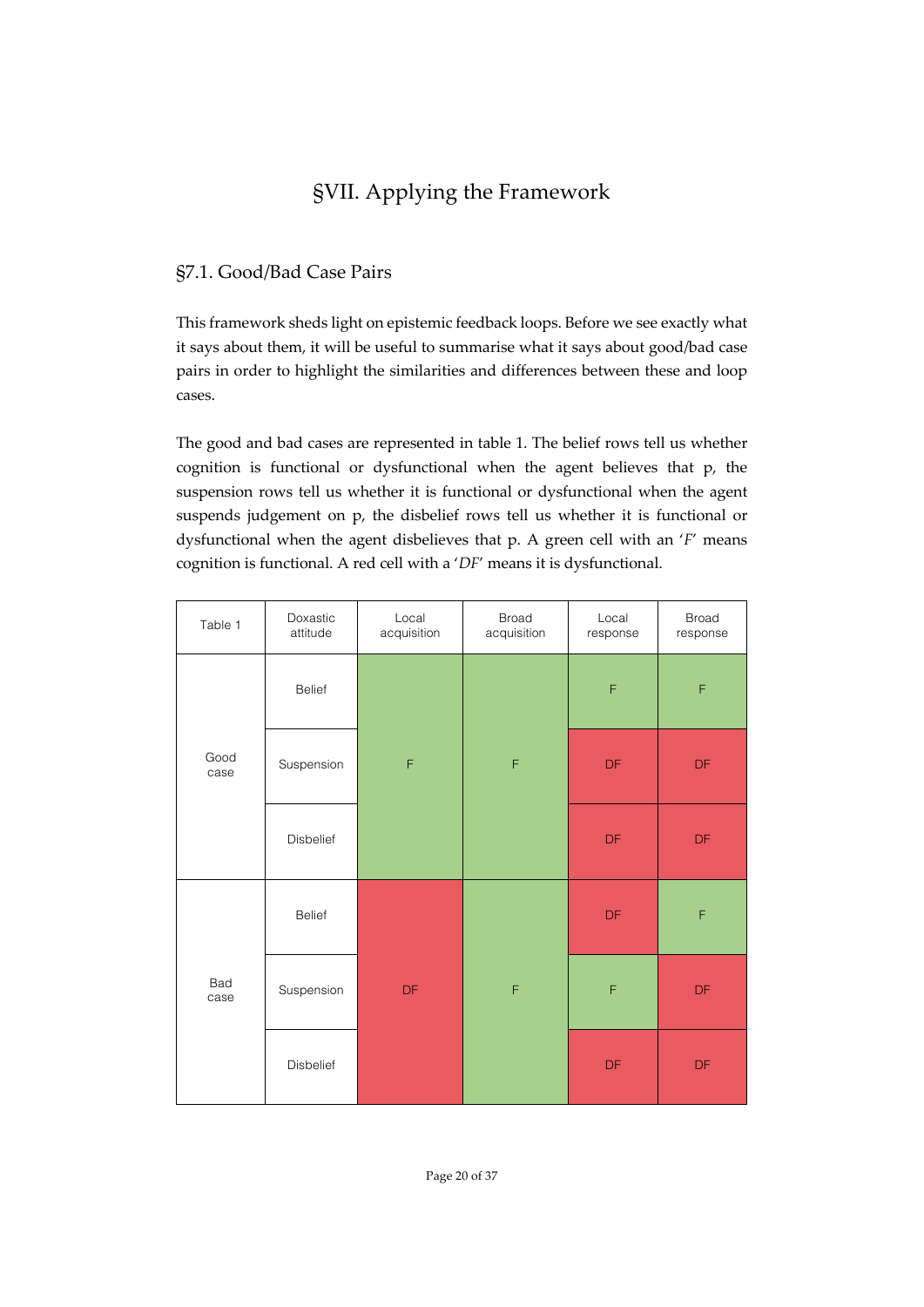In several recent papers, I have argued that the bad case is an *epistemic dilemma* – a situation in which one is doomed to do wrong whichever doxastic attitude one adopts towards p (Hughes 2019, fc2, fc3, fc4). The table reflects this idea. In the bad case there is no way for cognition to be functional both locally and broadly at the response stage.25 If the agent suspends judgement on p, then whilst cognition is locally functional, it is broadly dysfunctional. If the agent believes that p, then whilst cognition is broadly functional, it is locally dysfunctional. If the agent disbelieves that p, cognition is both locally and broadly dysfunctional. As we'll see, feedback loops are also epistemic dilemmas, though in a different way.

### §7.2. Loop Cases

How should we fill in a table like the one above for loop cases? It depends. Is it possible for Camille, Levi, and Finn to come to *know* that p, given the deviant etiology of their beliefs? Intuitively, it is not – or at least, so it seems to me. Normality-theoretic approaches to knowledge (e.g., Goodman & Salow 2018, Beddor & Pavese 2020) deliver this verdict. According to these views, an agent knows that p only if the way the agent forms their belief results in a true belief in all normal circumstances. Since there are normal circumstances in which Camille, Levi, and Finn falsely believe that p, it follows that they don't know that p.

However, according to minimalist similarity-theoretic approaches to knowledge, which take safety from error in similar worlds to be necessary *and sufficient* for knowing (Lasonen-Aarnio 2010, Byrne 2018, Hirvela fc), it seems to be in principle possible for an agent in a loop cases to come to know that p, as there may be no nearby world in which they falsely believe that p. Perhaps, for instance, Levi is such a fantastic guy that things would have to be very different for him to believe that he is liked when he isn't.

The dispositionalist framework is able to capture the distinctive epistemic properties of feedback loops on either assumption. For this reason, I'll remain neutral on the knowledge question and simply show how things look given the respective assumptions.

<sup>25</sup> Williamson (fc2) echoes this point.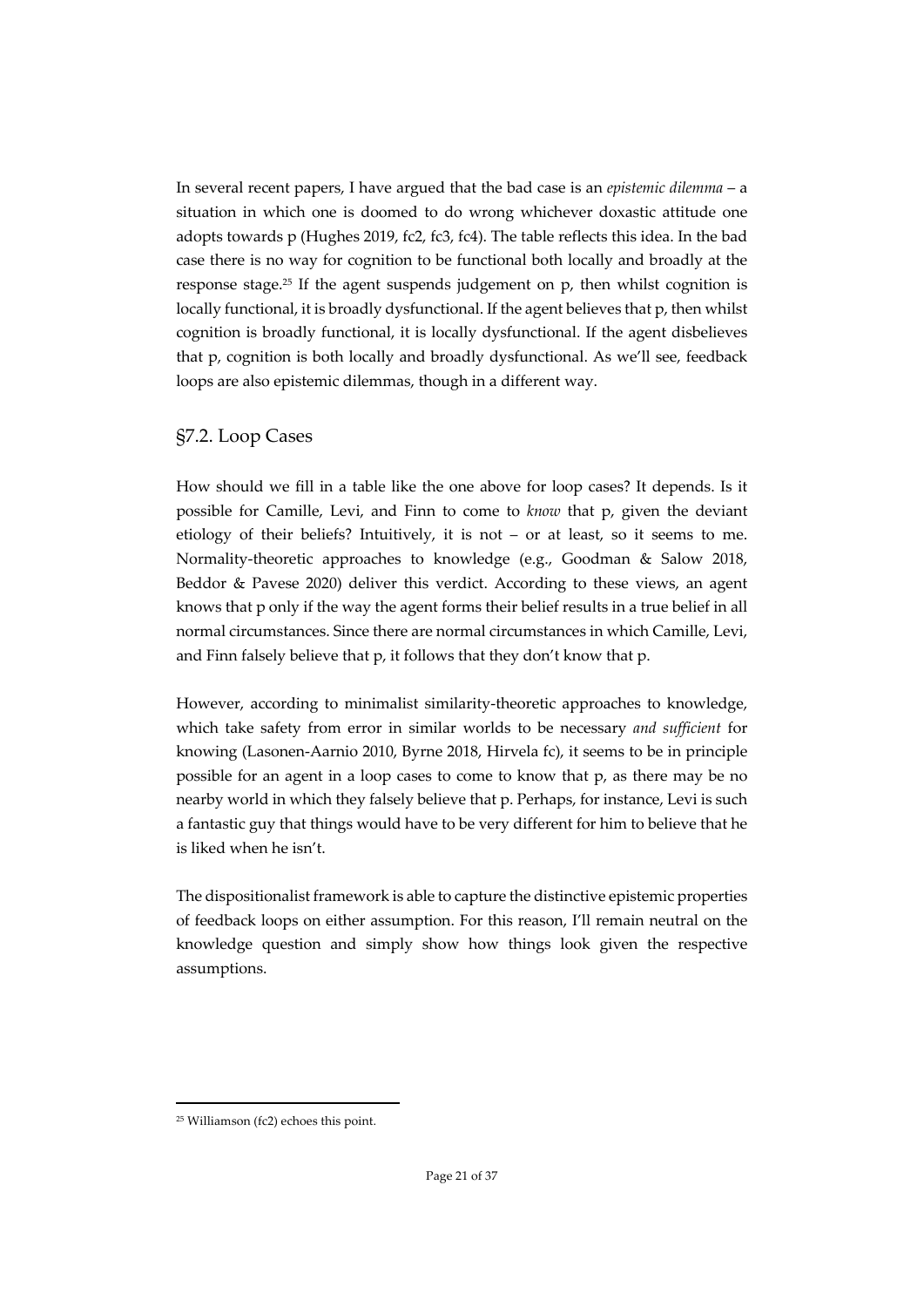### *§7.2.1. No Knowledge*

DOMINEERING CEO, LIKEABLE LEVI, and RACIST NEIGHBOUR don't specify whether p is true (i.e. whether the company is financially stable, Levi is liked, and Solomon is angry). Obviously in versions of the cases in which p is false Camille, Levi, and Finn can't come to know that p. But how do things look on the assumption that they can't come to know that p even if p is true (perhaps because they falsely believe that p in some normal circumstances)?

In that case, cognition is:

- *Locally dysfunctional at the acquisition stage*, as they acquire delusive evidence about p.
- *Locally dysfunctional at the response stage when they believe that p*, as they don't know that p.
- *Broadly dysfunctional at the acquisition stage*, as the way they acquire evidence yields delusive evidence about p in some normal circumstances.
- *Broadly functional at the response stage when they believe that p*, as they manifest a knowledge-conducive disposition.

Table 2 represents the situation and compares it with the bad case: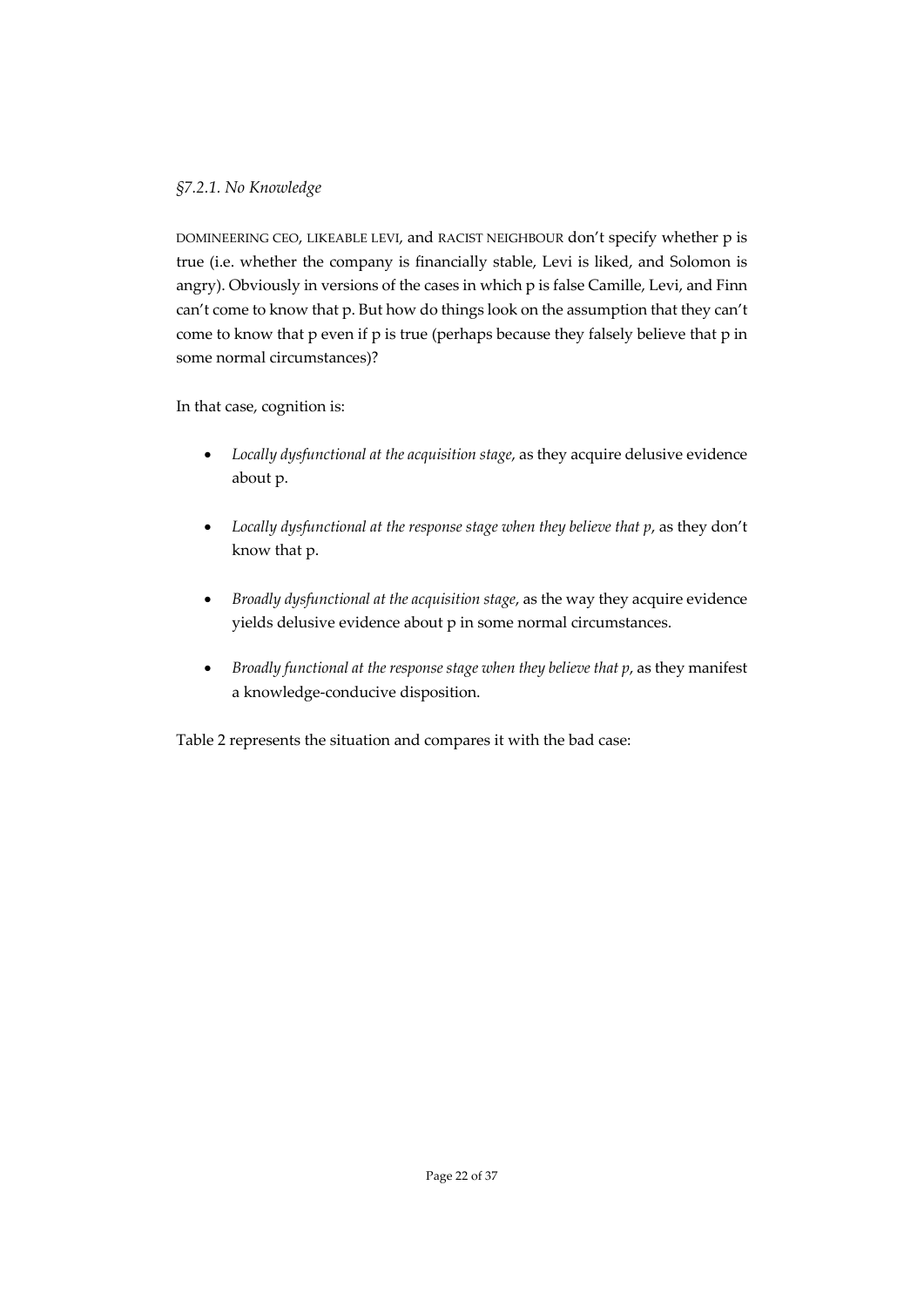| Table 2                               | Doxastic<br>attitude | Local<br>acquisition | <b>Broad</b><br>acquisition | Local<br>response | <b>Broad</b><br>response |
|---------------------------------------|----------------------|----------------------|-----------------------------|-------------------|--------------------------|
| Feedback<br>case without<br>knowledge | <b>Belief</b>        | DF                   | DF                          | <b>DF</b>         | $\mathsf F$              |
|                                       | Suspension           |                      |                             | F                 | <b>DF</b>                |
|                                       | <b>Disbelief</b>     |                      |                             | <b>DF</b>         | <b>DF</b>                |
| <b>Bad</b><br>case                    | <b>Belief</b>        | DF                   | $\mathsf F$                 | DF                | F                        |
|                                       | Suspension           |                      |                             | F                 | DF                       |
|                                       | <b>Disbelief</b>     |                      |                             | DF                | DF                       |

Notice the contrast. None of Annie, Camille, Levi, or Finn know that p. However, the framework identifies an additional problem with Camille, Levi, and Finn that Annie doesn't have – cognition is broadly dysfunctional at the acquisition stage.

### *§7.2.2. Knowledge*

How do things look on the assumption that knowledge is possible in loop cases? Of course, if p is false then Camille, Levi, and Finn can't come to know that p. In those versions of the cases the situation will be the same as above. But what about versions of the cases in which p is true and they each successfully come to know that p?

In these cases cognition is:

• *Locally functional at the acquisition stage,* as they do not acquire delusive evidence about p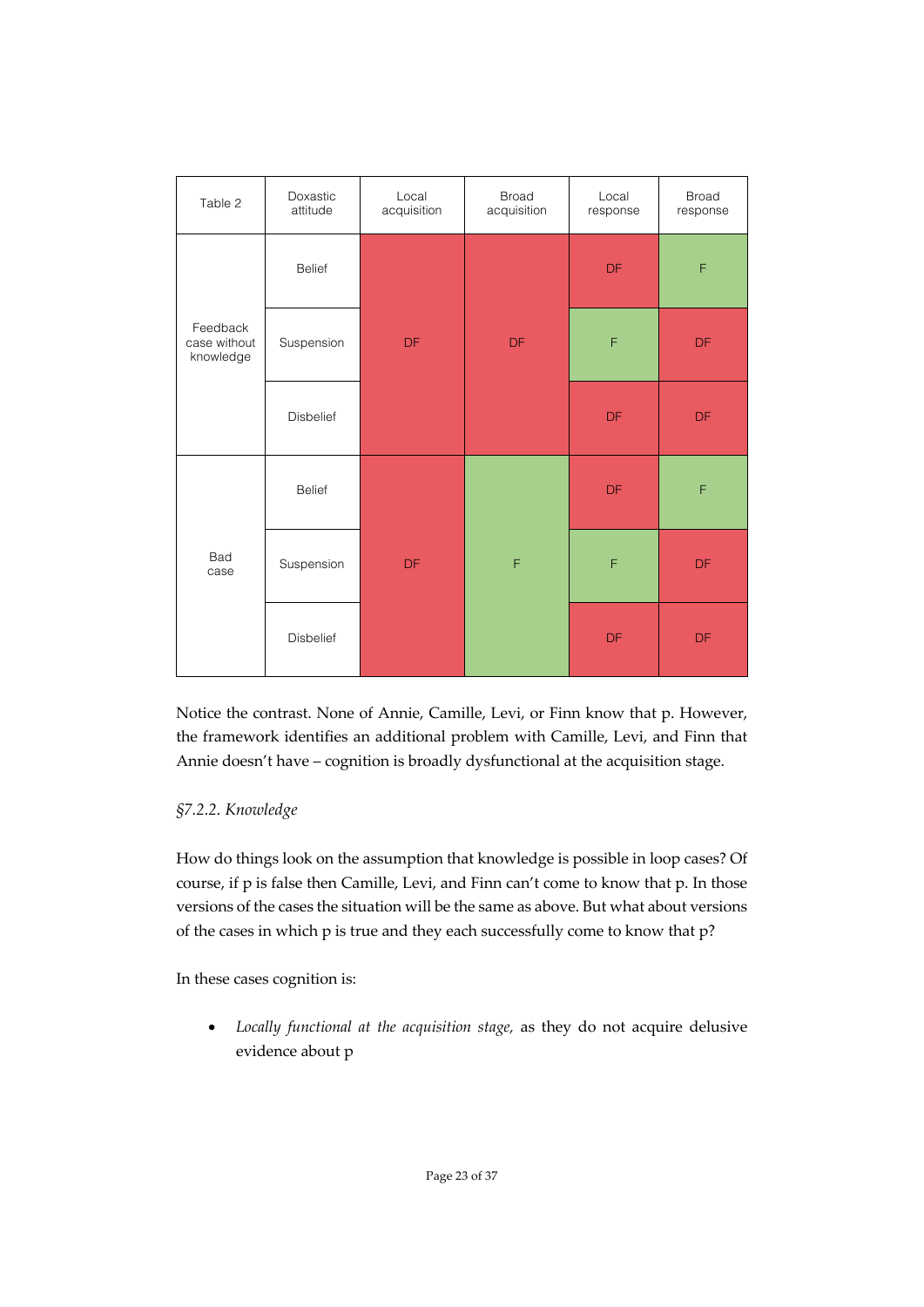- *Locally functional at the response stage when they believe that p*, as they believe knowledgeably.
- *Broadly dysfunctional at the acquisition stage*, as the way they acquire their evidence for p yields delusive evidence about p in some normal circumstances.
- *Broadly functional at the response stage when they believe that p*, as the way they respond to the evidence manifests a knowledge-conducive disposition.

| Table 3                            | Doxastic<br>attitude | Local<br>acquisition | <b>Broad</b><br>acquisition | Local<br>response | <b>Broad</b><br>response |
|------------------------------------|----------------------|----------------------|-----------------------------|-------------------|--------------------------|
| Feedback<br>case with<br>knowledge | Belief               | $\mathsf F$          | DF                          | F                 | F                        |
|                                    | Suspension           |                      |                             | <b>DF</b>         | <b>DF</b>                |
|                                    | <b>Disbelief</b>     |                      |                             | <b>DF</b>         | <b>DF</b>                |
| Good<br>case                       | <b>Belief</b>        | F                    | F                           | $\mathsf F$       | F                        |
|                                    | Suspension           |                      |                             | <b>DF</b>         | <b>DF</b>                |
|                                    | Disbelief            |                      |                             | <b>DF</b>         | <b>DF</b>                |

Table 3 represents the situation and compares it with the good case:

Again, notice the contrast. Although Annie, Camille, Levi, and Finn all know that p, the framework identifies a problem with Camille, Levi, and Finn that Annie doesn't have – cognition is broadly dysfunctional at the acquisition stage.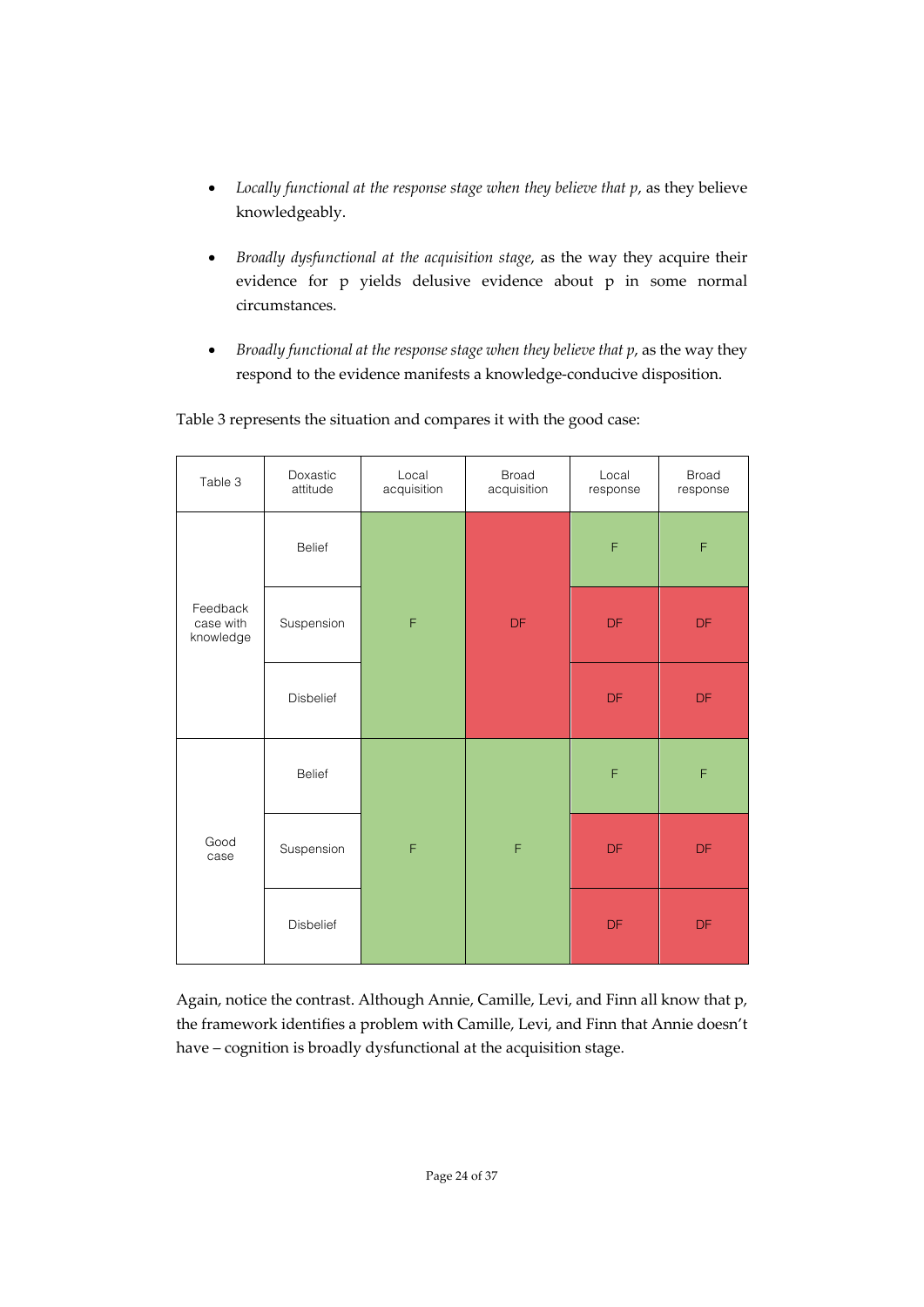### §7.3. Dilemmas

On either assumption, a consequence is that feedback loops are also epistemic dilemmas – this time at the level of broad cognition. Since cognition is broadly dysfunctional at the acquisition stage whatever doxastic attitude the agent adopts, it is dysfunctional *overall*, even though it is broadly functional at the response stage when the agent believes that p.

There would be no such dilemma if Camille, Levi, and Finn had not engaged in broadly dysfunctional evidence acquisition in the first place, and it is plausible that there is a norm prohibiting broadly dysfunctional acquisition. Call it the 'Acquisition Norm':

ACQUISITION NORM: One must not engage in broadly dysfunctional evidence acquisition.

Hence, these are dilemmas *perplexity secundum quid* – they only arise because agents in loop cases have already violated the Acquisition Norm. However, given that they now have their evidence they must respond to it – the evidence cannot be 'undone', so to speak. In this respect feedback loops are different to situations in which an agent dysfunctionally believes that p, knows that if p then q, and is on the cusp of inferring that q. This agent has an escape route – the thing for them to do isn't to believe that q, but to give up their belief that p.

# §VIII. Rationality & Oughts

In §2 I described Camille, Levi, and Finn's beliefs as 'irrational'. Is there a natural way of mapping the concept of rationality on to the dispositionalist framework, which does not make use of it, but rather makes use of the concepts of functional and dysfunctional cognition? I think there is. A natural proposal is that a doxastic attitude is rational iff cognition is broadly functional at *both* the acquisition and response stage, and irrational otherwise. This gives us the result that the beliefs of agents in familiar good and bad cases, like Annie, are rational, as are those of agents envatted and tricked by evil epistemic demons, but that the beliefs of agents in loop cases are irrational, even if they are knowledgeable (assuming that they *can* be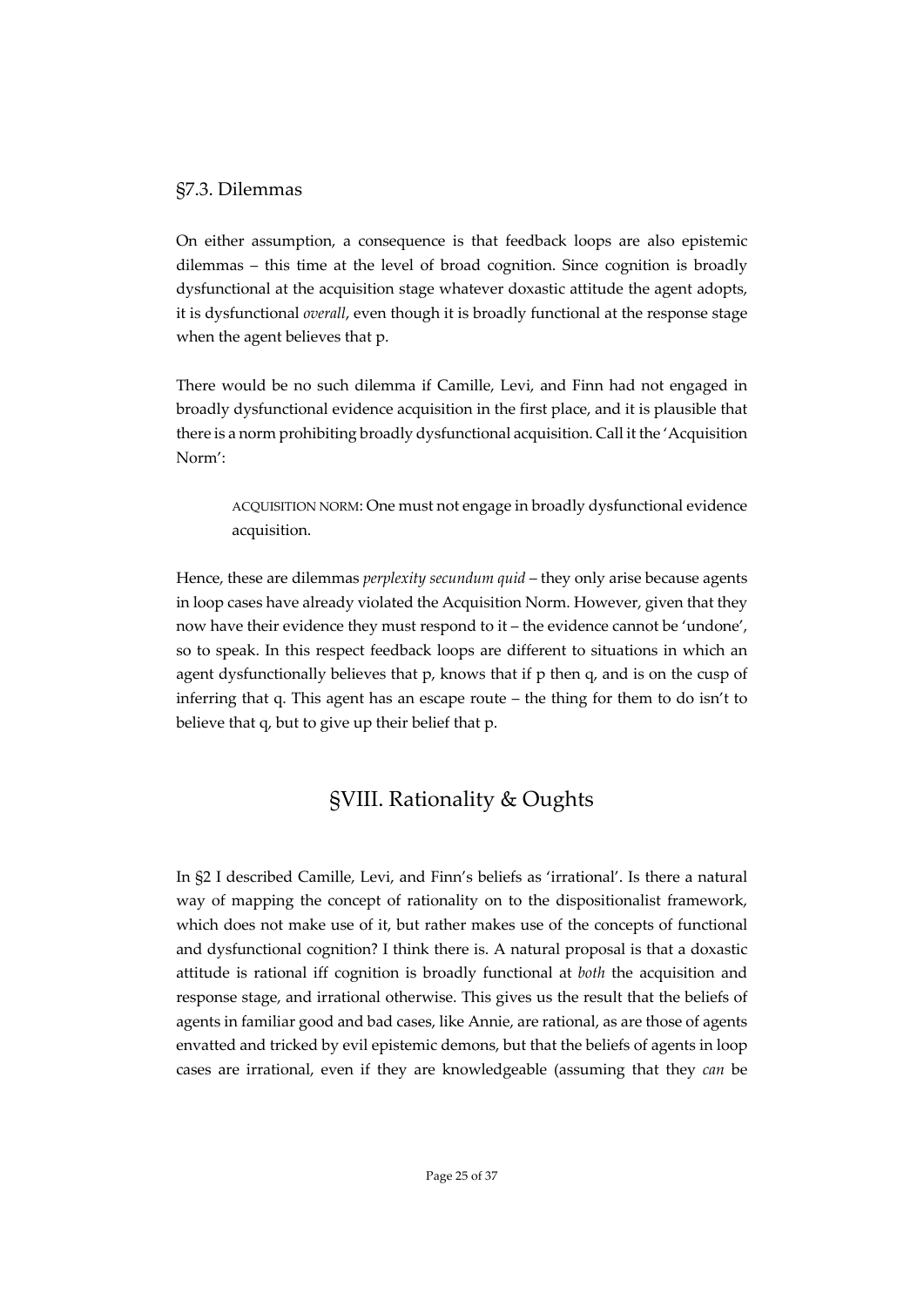knowledgeable).26 It also gives us the result, which may seem undesirable to some, that feedback loops are rational dilemmas.

On the plausible assumption that one ought to be rational and ought not to be irrational, we can also derive deontic conclusions. Agents like Annie in good and bad cases ought to believe that p, as ought agents who are envatted or tricked by evil epistemic demons. Agents in loop cases ought not to believe that p and face deontic dilemmas.

# §IX. The Desiderata

How does dispositionalism fare on the five desiderata described in §3?

### §9.1. EXCEPTIONS

Let's start with EXCEPTIONS. Consider Josie again. She desires to be comfortable. This desire causes her to lie down on the sofa, which causes her to believe that she is comfortable. Josie acquires evidence for p by *making* p the case. There are no normal circumstances in which this way of acquiring evidence yields delusive evidence. As a result, although this case has the same superficial structure as problematic loop cases, the dispositionalist framework judges it quite differently. Unlike with Camille, Levi, and Finn, Josie's cognition is broadly functional at the acquisition stage. Since her response to the evidence is also broadly functional, the theory tells us that Josie's belief is rational, unlike Camille, Levi, and Finn's. This is the right result. Hence, the EXCEPTIONS desideratum is satisfied.

### §9.2. VARIETY

What about VARIETY? Dispositionalism says that cognition is broadly dysfunctional at the acquisition stage iff the *way* the agent acquires evidence yields delusive evidence in some normal circumstances. This diagnosis is indifferent to whether the evidence is created (as in RACIST NEIGHBOUR and DOMINEERING CEO) or selected (as in LIKEABLE LEVI); whether the prior attitude towards p is fear, desire, suspicion, or

<sup>26</sup> What about Wolsey? We might be reluctant to call his beliefs 'rational' or 'irrational' (see Hughes fc2 for discussion). If so, we can simply note that his cognition is broadly dysfunctional at the acquisition stage and broadly functional at the response stage.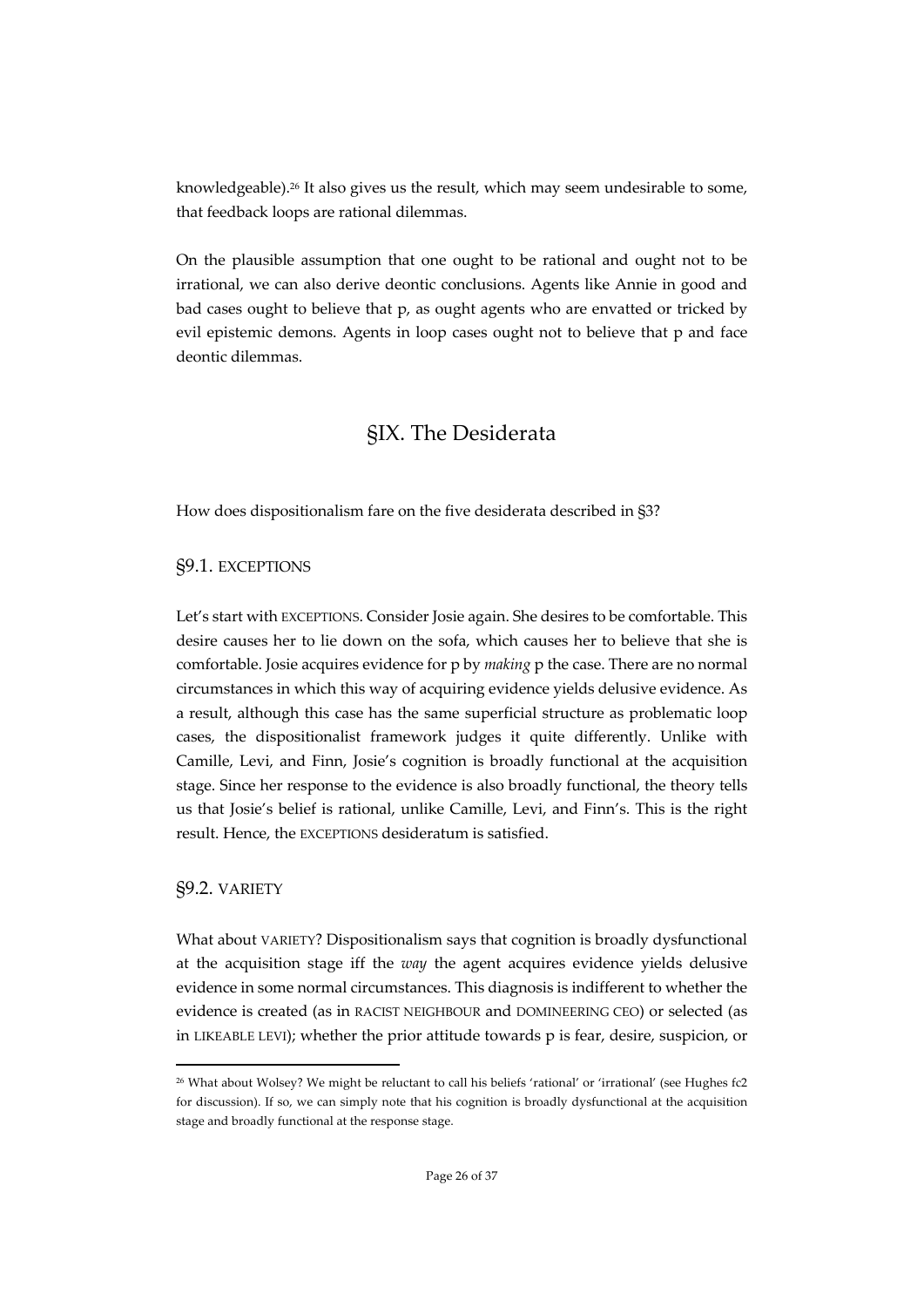something else; whether the evidence is testimonial, visual-perceptual, or of some other form; whether the evidence is internal or external to the mind; and whether the case is one of confirmation bias or cognitive penetration. Despite these differences, in each case dispositionalism identifies a common problem: the way in which the evidence was acquired yields delusive evidence in some normal circumstances. Hence, the VARIETY desideratum is satisfied.

### §9.3. INCLUSIVITY

What about INCLUSIVITY*?* Recall, Wolsey's belief is just as epistemically problematic as Finn's. Since dispositionalism makes no appeal to properties found only in sophisticated agents, it is capable of explaining what's going wrong with Wolsey. The way in which he acquires evidence yields delusive evidence in some normal circumstances. Hence, the INCLUSIVITY desideratum is satisfied.

### §9.4. NUANCE

What about NUANCE? We've already seen that there is a difference between Annie in the bad case and our feedback loop agents. Even though Annie's cognition is locally dysfunctional at the acquisition stage, it is broadly functional – Annie would not acquire delusive evidence in normal circumstances. This explains why it's rational for her to believe that p, but not rational for Camille, Levi, and Finn to believe that p. What goes for Annie also goes for radically bad cases such as those involving envattment and the machinations of evil epistemic demons – here too cognition is broadly functional at the stage of evidence acquisition. Hence, dispositionalism explains the differences between bad cases and loop cases. It also recognises similarities between them – cognition is broadly functional at the response stage with each of Annie, Camille, Levi, and Finn when they believe that p. Hence, the NUANCE desideratum is satisfied.

### §9.5. AMBIVALENCE

What about AMBIVALENCE? As noted, in one way cognition is functional with Camille, Levi, and Finn when they believe that  $p - it$  is broadly functional at the response stage. It would *not* be functional if they were to suspend judgement on p or disbelieve that p. If we were to focus only on the response stage and ignore the way in which their evidence was acquired, Camille, Levi, and Finn would seem to be paragons of rationality. By contrast, patient X is broadly *dysfunctional* at the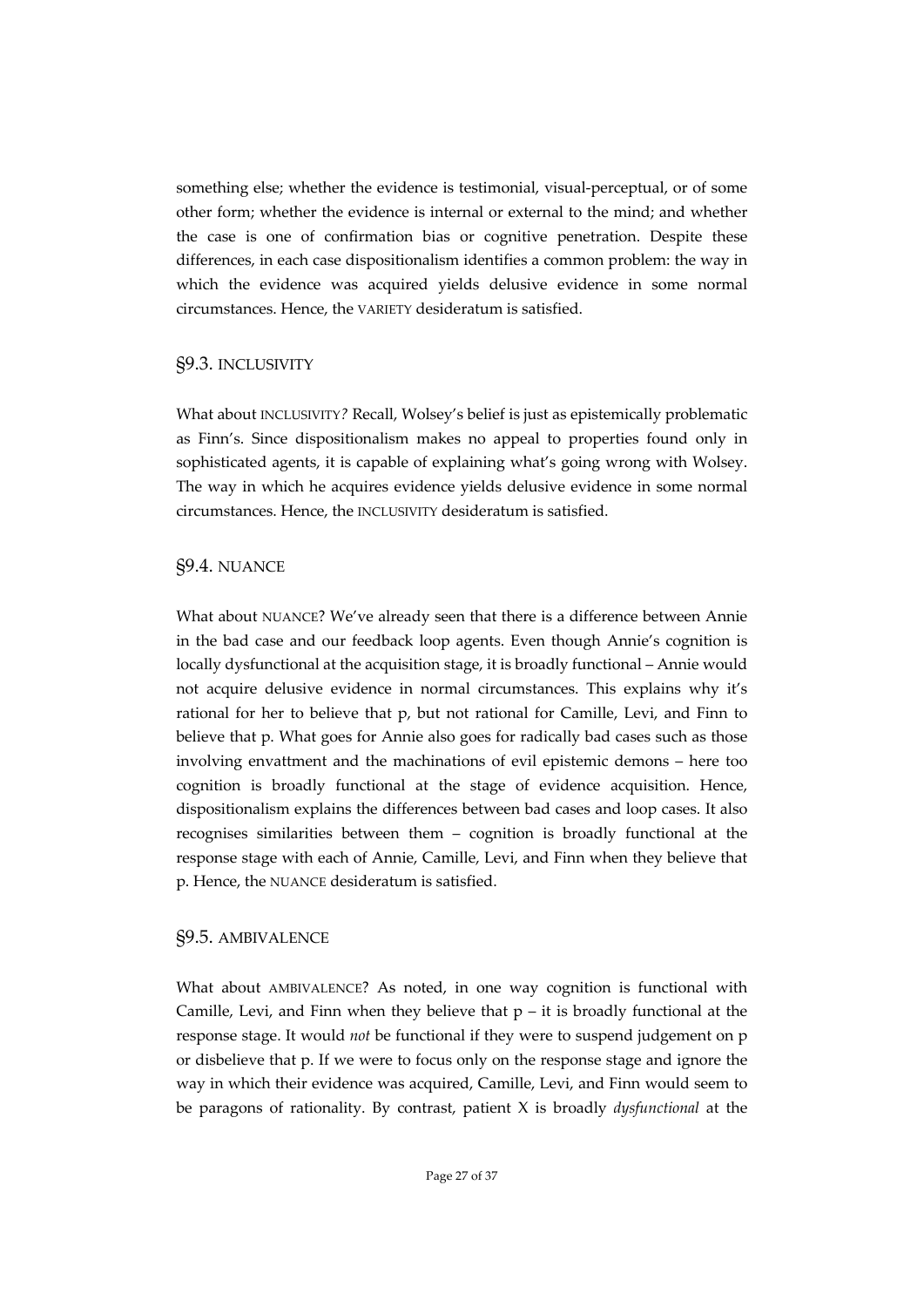response stage. His evidence, we may suppose, is not acquired in a deviant way. Rather, he fails to *respond* to it correctly – images of fruit on your wife's social media page are not evidence that she is having an affair. So dispositionalism identifies a significant difference between Camille, Levi, and Finn, on the one hand, and patient X on the other. Hence, it satisfies the AMBIVALENCE desideratum.

# §X. Generalising

The dispositionalist framework also generalises, giving us the correct verdicts about another class of cases.27 A characteristic feature of feedback loops is that a *prior attitude towards p* causes the agent to manufacture evidence in favour of p. Feedback loops are a striking example of bad evidence acquisition. But there is no reason to think that the only way one can engage in bad acquisition is by manufacturing evidence in accordance with a prior attitude. We can imagine cases in which an agent has no prior attitude towards p, but unwittingly manufactures or selects evidence in favour of it nonetheless.

To see this, consider Larry. Larry is a detective. Unfortunately, he's a very lazy detective. Worse still, he doesn't know it – he thinks he's a model of diligence. Investigating a recent murder, Larry gathers up what he believes to be all the relevant available evidence concerning the identity of the murderer. This evidence points to Ryan being the man who did the deed. In fact, however, Larry doesn't have anything like all the relevant available evidence. Unbeknownst to him, his laziness caused him to gather only the evidence that was most easily available, which just so happens to indict Ryan.

Even if Larry believes that Ryan is the murderer, thereby responding rationally to the evidence he posesses, it is clear that his belief is epistemically defective. Dispositionalism predicts this. Although Larry's cognition is broadly functional at the response stage, it is broadly *dysfunctional* at the acquisition stage, since the way that he acquires his evidence yields delusive evidence about p in some normal circumstances. This is true even though (we may suppose) Larry had no prior attitude towards the proposition that Ryan is the murderer. Many other similar cases could be constructed. Thus, the dispositionalist framework generalises to explain

<sup>&</sup>lt;sup>27</sup> Thanks to a referee for prompting me to discuss this.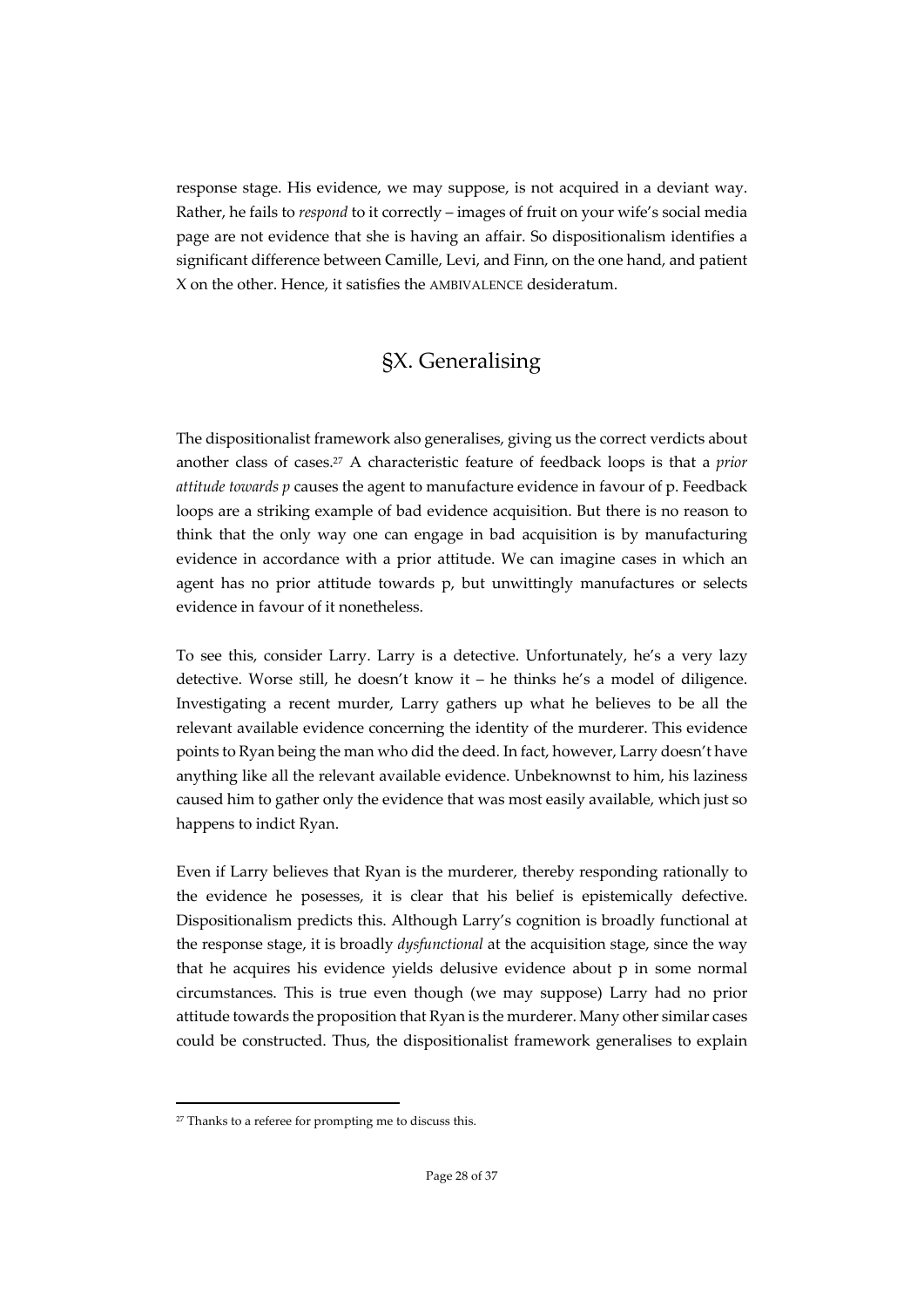even certain cases of bad evidence acquisition that lack some of the characteristic features of feedback loops.

# §XI. Consequences for Normative Epistemology

This completes my account of feedback loops.28 In this section I'll draw out some consequences for normative epistemology.

Many theories of rational belief are unable to smoothly explain feedback loops. Here I'll give two examples from the recent literature, before extracting a general lesson. In each case the problem is the same. The theories are designed to deal with the response stage of cognition but ignore the acquisition stage. Patching them up by employing some of the tools of dispositionalism to handle the acquisition stage results in hybrid theories that are less simple, less parsimonious, and less elegant than dispositionalism. Since dispositionalism is able to smoothly explain feedback loops, there is a *pro tanto* reason to prefer it to these competing views.

<sup>28</sup> I have only presented an account of feedback loops for the coarse-grained atttitudes {belief, suspension, disbelief}. Presumably feedback loops can also produce more fine-grained attitudes like credences. It would be interesting to see how the framework might be adapted to handle such cases (thanks to a referee for encouraging me to think about this). Unfortunately, there is no space to properly explore this issue here – it is a question for future work. Nevertheless, I will briefly mention a couple of options. Sarah Moss (2018) argues that credences can be knowledge, even if they are not truth-apt. She proposes a knowledge norm for credences: one ought to have credence *n* in p iff *n* is knowledge. If we accept these ideas, extending the framework to handle credences should be a fairly straightforward matter. Cognition will be locally dysfunctional at the acquisition stage just in case one acquires *delusive\* evidence* for p, where delusive\* evidence is a body of evidence *E* such that a rational response to *E* results in a nonknowledgeable credence *n* in p. Otherwise, it will be locally functional. Cognition will be broadly dysfunctional at the acquisition stage just in case it would not be abnormal for the way the agent acquires evidence for p to yield delusive\* evidence for p. Otherwise, it will be broadly functional. Cognition will be locally dysfunctional at the response stage just in case the agent has a non-knowledgeable credence in p or has an imprecise credence in p despite being in a position to have a knowledgeable precise credence in p (imprecise credences being the credal analog to suspending judgement). Otherwise it will be locally functional. It will be broadly dysfunctional at the response stage just in case the way the agent responds to the evidence does not manifest a disposition to have a knowledgeable credence in p, and broadly functional otherwise. Of course, the idea that credences can be knowledge is controversial. A natural choice for those who reject it is to try to develop an *accuracy-centric* version of the framework, akin to a truth-centric version of the framework for coarse-grained attitudes. I believe this can be done, but working out the details is beyond the scope of this paper.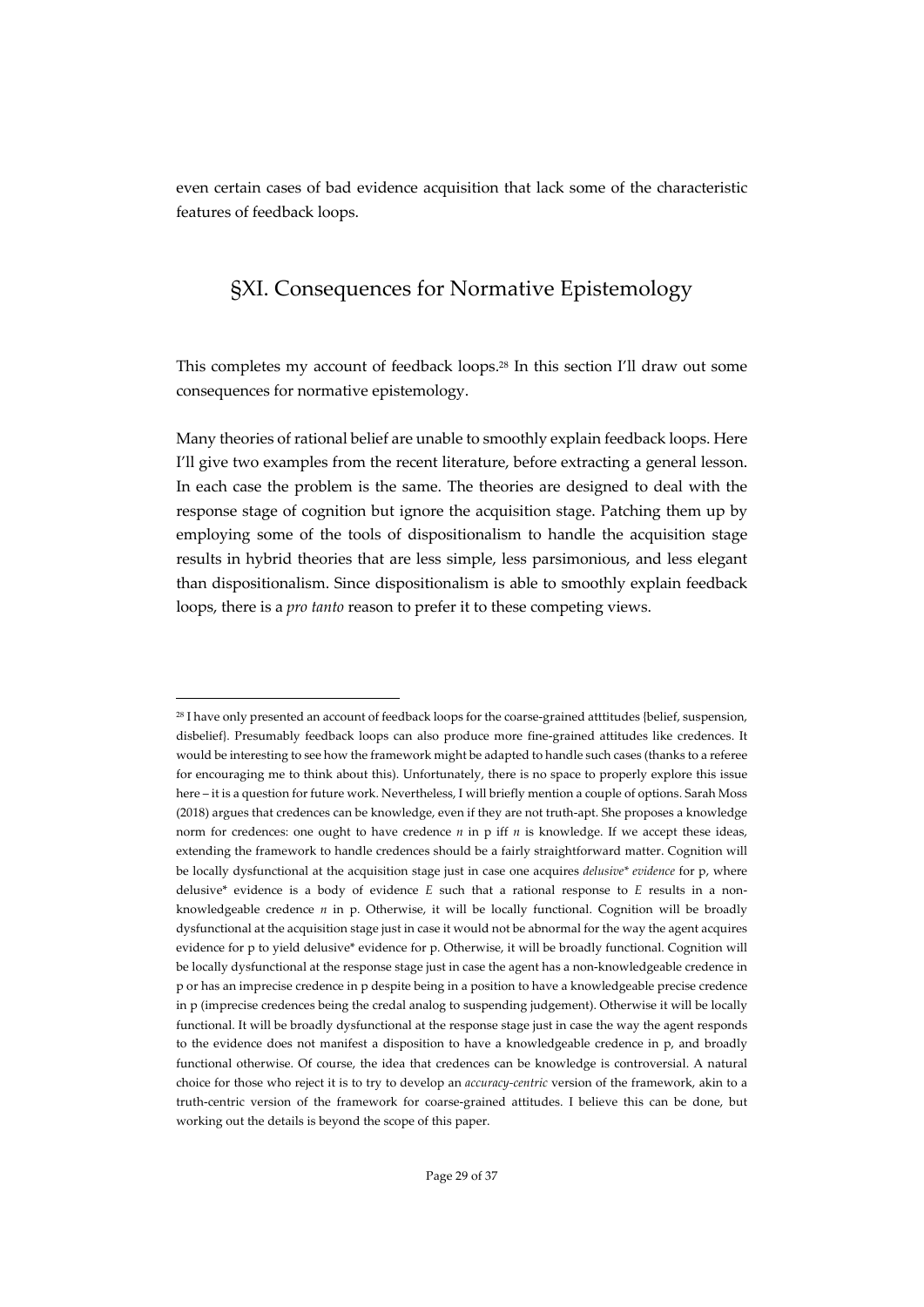### §11.1. Lord's Reasons-First View

Errol Lord (2018) argues that one rationally believes that p iff one believes that p for a sufficient objective reason *r* to do so and manifests know-how to use *r* as a reason to believe that p.29 He maintains that only facts are objective reasons. In order to accommodate the observation that it's rational for Annie to believe that 44 is an apartment building in the bad case, despite it not being a fact that it is an apartment building, he maintains that the fact that it perceptually appears to Annie that p is a sufficient objective reason for her to believe that p.

However, just as it perceptually appears to Annie that 44 is an apartment building, so too it perceptually appears to Finn that Solomon is angry. Yet whereas Annie's belief is rational, Finn's belief is irrational (or, at least, problematic in a way that Annie's isn't). Nothing in Lord's account provides him with the resources to explain this difference. The upshot is that his theory cannot handle feedback loops. Now, admittedly, Lord's theory isn't *designed* to deal with such cases – he is interested in what I have been calling the 'response stage' of cognition. Nevertheless, once we step back and take a broader view of cognition, this is, if not a decisive reason to reject his view, at least a strike against it.30

An obvious response is that Lord can simply help himself to the idea of cognition being broadly functional or dysfunctional at the acquisition stage in order to deal with the problem. That's true, so we don't have a knock-down objection to his view here. But it is a move that comes with a cost. The resulting view would be that one rationally believes that p iff:

(a.) One believes that p for a sufficient objective reason *r* to do so and manifests know-how to use *r* as a reason to believe that p, *and*

(b.) One acquires *r* in a broadly functional way*.* 

Unlike dispositionalism, this is a hybrid view. It uses one theoretical framework to deal with the acquisition stage – employing the concept of the manifestation of ways of acquiring evidence in normal circumstances – and an entirely different theoretical framework to deal with the response stage – employing the concepts of believing for a sufficient objective reason *r* and manifesting know-how to use *r* as a reason to

<sup>29</sup> Kiesewetter (2017) holds a similar view.

<sup>30</sup> Miracchi (2019) also argues that Lord's view cannot handle cases where the agent acquires their evidence in a bad way, though her approach is different to mine.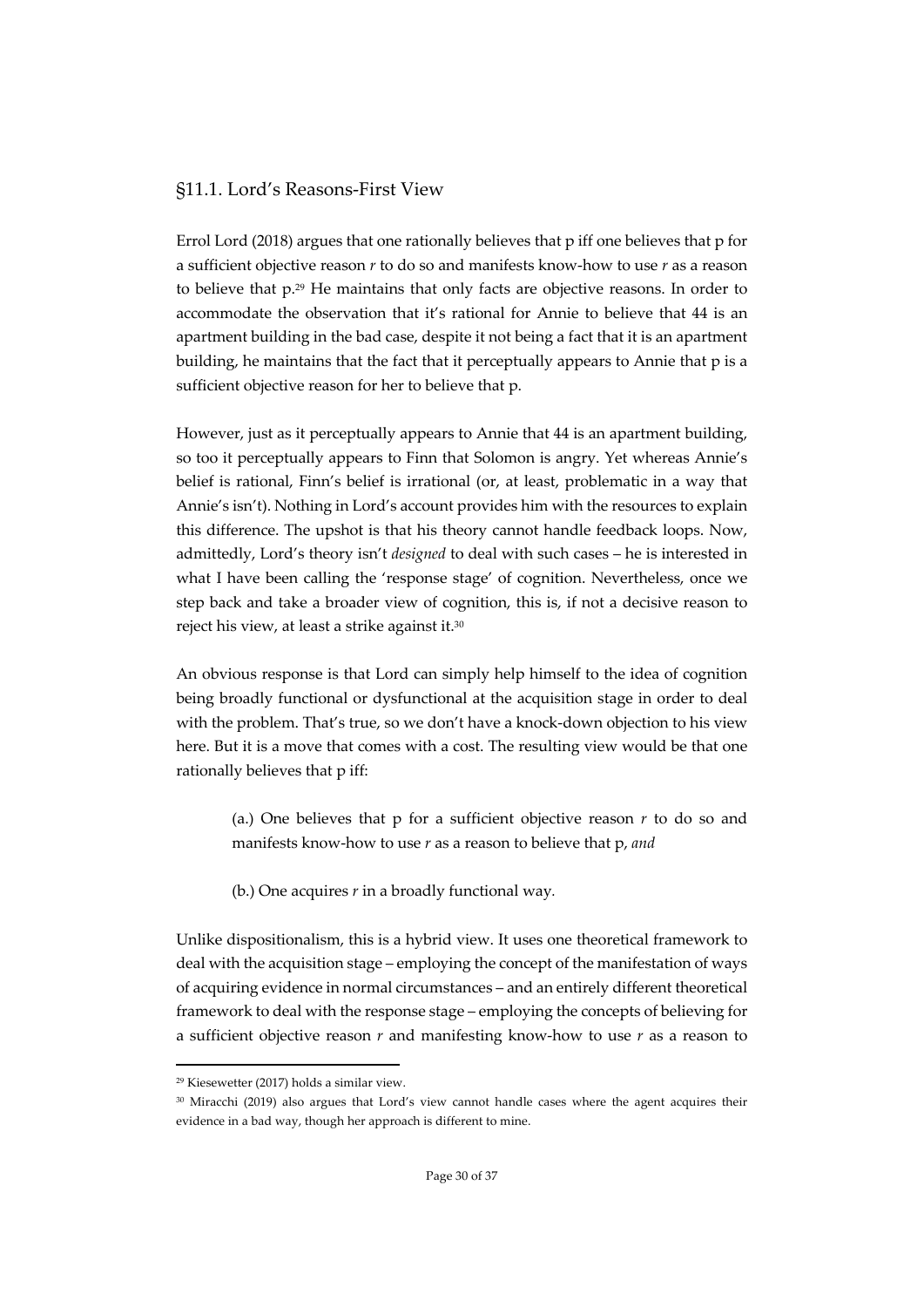believe that p. Whilst we shouldn't reject hybrid views out of hand, simplicity, parsimony, and elegance speak in favour of accepting the dispositionalist view, since it gets the job done with fewer resources. There is, then, at least a *pro tanto* reason to prefer dispositionalism to Lord's Reasons-First view.

# §11.2. Dutant & Littlejohn's Probable Knowledge View

Dutant and Littlejohn (fc) argue that it is rational for one to believe that p iff it is sufficiently probable on one's evidence that one knows that p. Is it sufficiently probable on Annie's evidence in the bad case that she knows that p? Dutant and Littlejohn don't say (they focus on how their view handles lottery and preface cases). Presumably it is. If it wasn't, the view would be a non-starter – any plausible theory of rationality must deliver the verdict that Annie's belief is rational. Is it probable on Camille, Levi, and Finn's evidence that *they* know that p? Again, the answer is presumably 'yes' – at least according to Dutant and Littlejohn's view. They make no distinction between functional and dysfunctional evidence acquisition – like Lord, they are only interested in the response stage – and Camille, Levi, and Finn's beliefs would be rational were their evidence not to have a deviant etiology. But this means that their view faces the same problem as Lord's: as things stand, it cannot explain why Annie's belief in the bad case is rational but Camille, Levi, and Finn's beliefs are irrational (or, at a minimum, problematic).

Of course, the problem is not insurmountable. Like Lord, Dutant and Littlejohn are free to help themselves to the idea of cognition being broadly functional or dysfunctional at the acquisition stage in order to deal with the problem. But, as before, there is a price to be paid, for the resulting hybrid theory is less simple, less parsimonious, and less elegant than dispositionalism.

### §11.3. A Lesson

A broader lesson can be taken from the above. Normative epistemology needs to account for the fact that some ways of acquiring evidence are bad and others are okay. The best way to do so, I suggest, is to look at the outcomes that different ways of acquiring evidence produce in normal circumstances. Since a simpler theory is, *ceteris paribus*, a better theory, this gives us a reason to adopt the same approach to evaluating ways of responding to evidence – looking at the outcomes that different ways of responding to evidence produce in normal circumstances. This puts pressure on theories of the response stage that don't take this approach. There are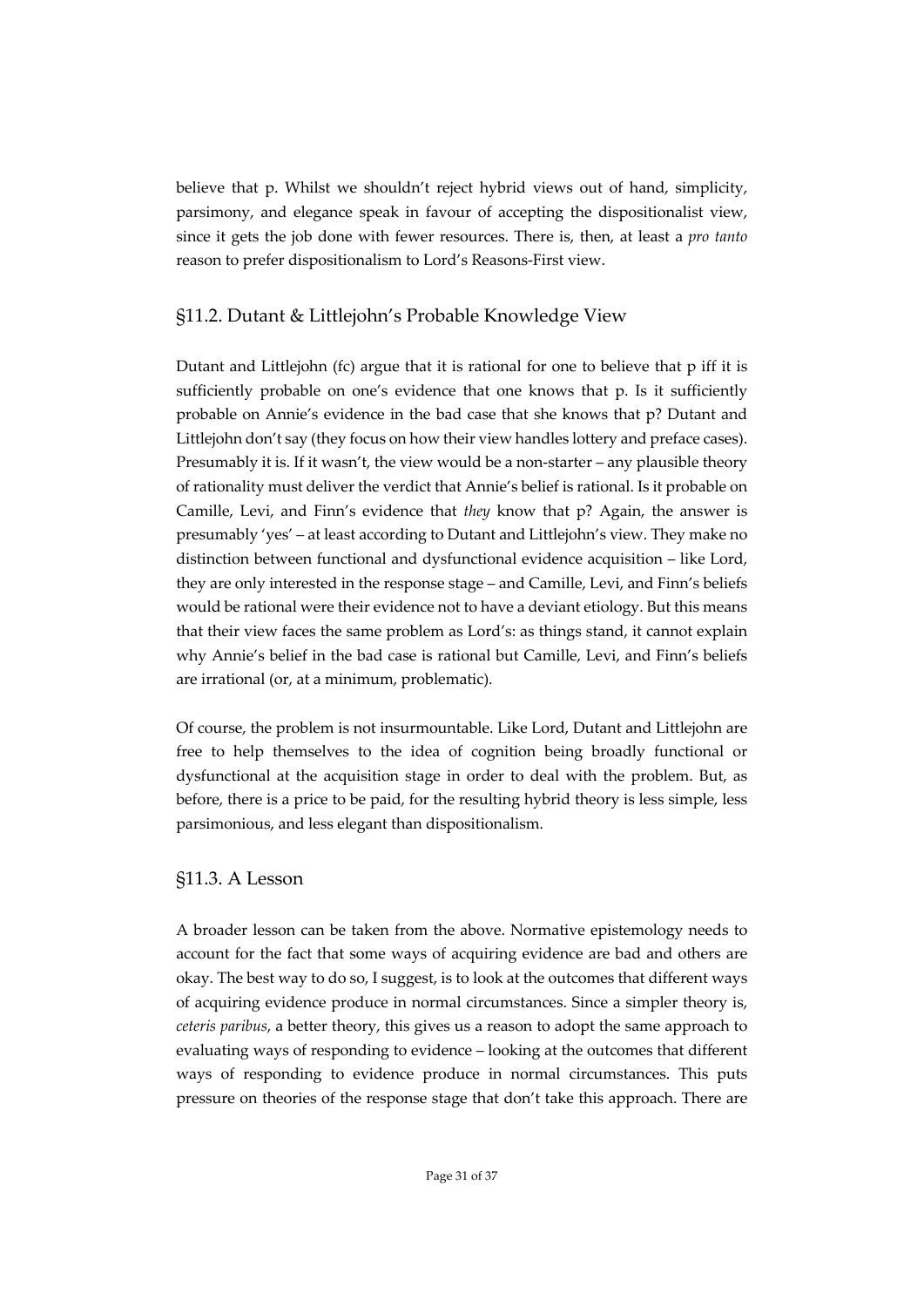many of them. They include (at least) Evidentialism in its many guises (e.g. Conee & Feldman 2004, Smith 2016); Coherentism (e.g. Lehrer 1990); Phenomenal Conservatism (e.g. Huemer 2001); Dogmatism (e.g. Pryor 2000);31 Simple Process Reliabilism (e.g. Goldman 1979); and many Knowledge-First theories (e.g, Bird 2007, Reynolds 2011, Ichikawa 2014). This list is open-ended.

# §11.4. Existing Theories of Cognitive Penetration

There has been some work on the epistemology of cognitive penetration. Since the dispositionalist framework aims to explain what's going wrong in cases of cognitive penetration, we should compare it to existing theories. There are reasons to think that dispositionalism usurps these theories.

### *§11.4.1. The Generalisation Problem*

Let me explain. Theories of cognitive penetration focus, naturally enough, on cases like RACIST NEIGHBOUR. But the phenomenon of epistemic feedback is broader than that – cases of confirmation bias like DOMINEERING CEO and LIKEABLE LEVI don't involve cognitive penetration. A problem that many attempts to account for cognitive penetration would face were we to treat them as general theories of epistemic feedback loops (though of course they are not offered as such) is that they fail to generalise in a way that explains the broader phenomenon.

For example, consider Matthew McGrath's (2013a, 2013b) 'quasi-inferential' account of cognitive penetration. McGrath argues that beliefs like Finn's are unjustified because the higher-level penetrated perceptual experience (Finn's experience as of Solomon's face wearing an angry expression) on which the belief that p is based is unjustifiably quasi-inferred from lower-level perceptual experiences such as shape, size, colour, texture, etc. This process, McGrath argues, is analogous to leaping to a conclusion from insufficient evidence.

Were we to treat this as a general theory of what's going wrong in epistemic feedback loops, it would face the generalisation problem. It doesn't explain what's going wrong in loop cases involving confirmation bias, and so it wouldn't satisfy the VARIETY desideratum. Camille does not believe that the company is financially stable as a result of a quasi-inference from lower- to higher-level perceptual

<sup>&</sup>lt;sup>31</sup> I'm not the first to point out that cases like RACIST NEIGHBOUR cause problems for Phenomenal Conservatism and Dogmatism. See Lyons (2011), Siegel (2012, 2017), and McGrath (2013).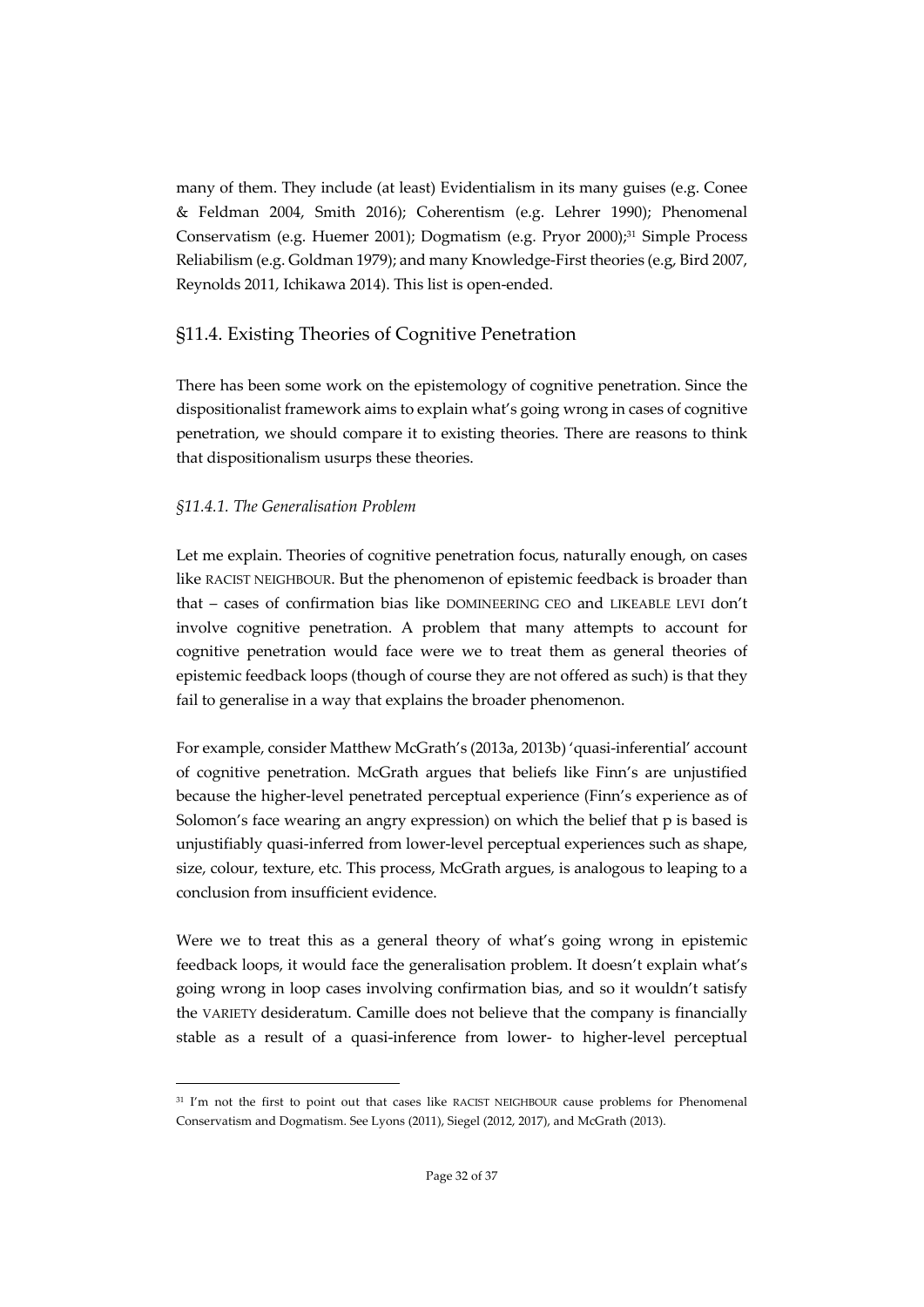experiences, or, for that matter, as a result of *any* kind of inference akin to leaping to conclusions. She believes it because the CFO told her so (albeit under pressure). Similarly, Levi doesn't believe that he's liked because of a dodgy inference. He believes it because he's had lots of compliments and no criticism. Whatever its merits as a theory of cognitive penetration, McGrath's account would be inadequate as a theory of feedback loops.

Were we to treat them as theories of feedback loops, many theories of cognitive penetration would face the same problem as McGrath's – failing to generalise to explain the broader phenomenon. It would be a problem for Chudnoff's (2020) 'Presentational Conservatism', Siegel's (2017) 'Rationality of Perception' thesis, Brogaard's (2013) 'Sensible Dogmatism', Teng's (2016) 'Imagining Account' and Vahid's (2014) account appealing to the sensorimotor theory of perception, amongst others.

One might think that a theory of cognitive penetration like one of the above can happily co-exist alongside a dispositionalist theory of feedback loops, with the former providing an account of the epistemology of cognitive penetration specifically, and dispositionalism providing an account of feedback loops more generally. But, in fact, it isn't clear that they can. It is a general methodological point that if *A* and *B* are instantiations of the same phenomenon, and one theory (call it 'AB-Theory') successfully explains *both A* and *B*, whereas another ('B-Theory') could *at most* explain *B*, then B-Theory is either redundant or false. It is redundant if it is compatible with AB-Theory. It is false if it is incompatible with AB-Theory. Either way, we no longer have any use for B-Theory, for it is superseded by AB-Theory. On the account I have offered here, the theories of cognitive penetration above are B-Theories, and dispositionalism is the AB-Theory.<sup>32</sup>

<sup>32</sup> Thanks to Bob Beddor, Kevin Dorst, Daniel Drucker, Adam Etinson, David Faraci, Giada Frantantonio, Rachel Fraser, Alex Grzankowski, Mike Hannon, Louise Hanson, Max Hayward, Jaakko Hirvela, Caroline Krager, Maria Lasonen-Aarnio, Clayton Littlejohn, Robin McKenna, Lisa Miracchi, Thi Nguyen, Andrew Peet, Bernhard Salow, Rob Simpson, Tim Williamson, Elise Woodard, two anonymous referees, and audiences at the University of Helsinki, the University of Glasgow, and the Inquiry Network Group.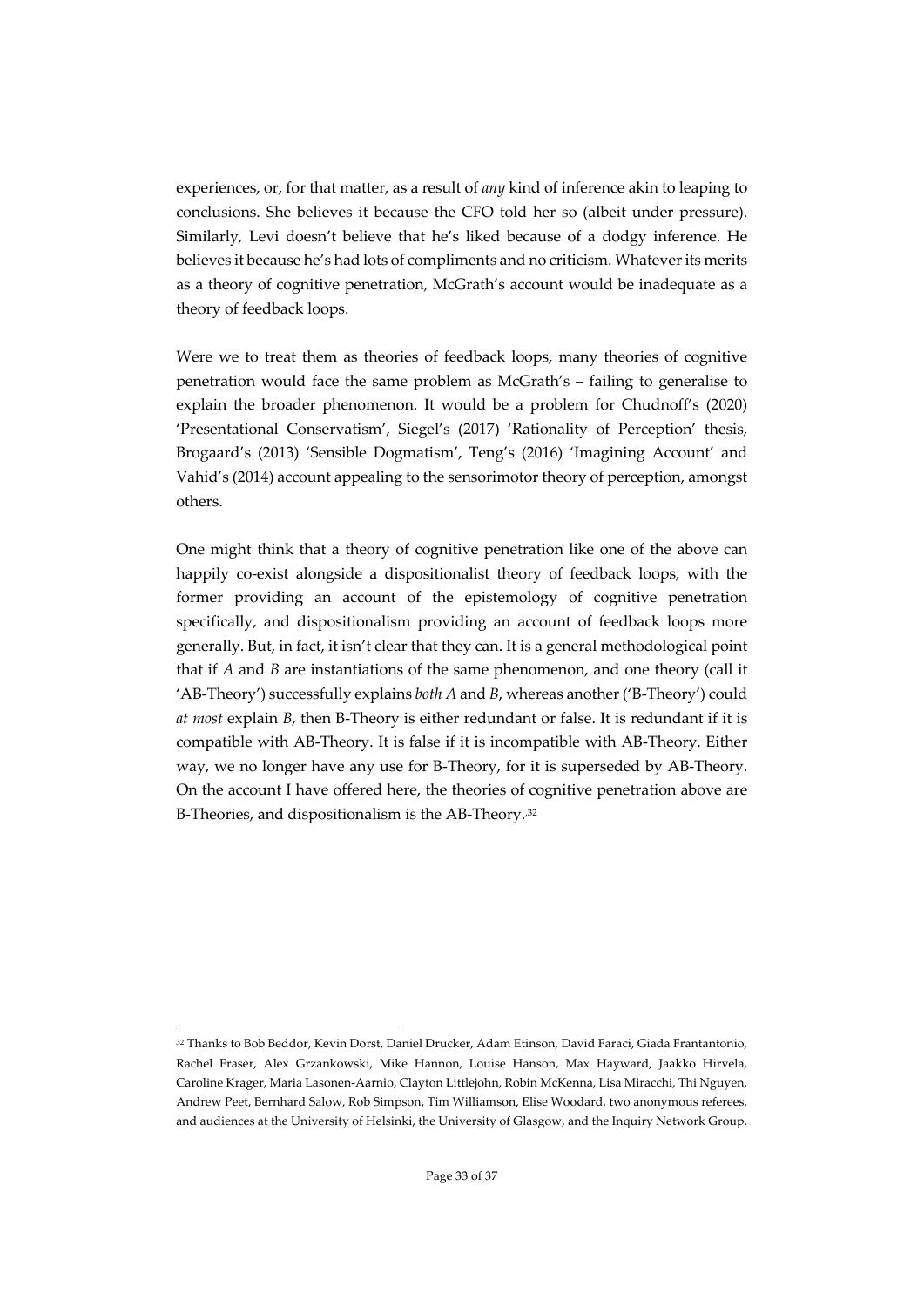# §XII. References

**Baehr, J.** 2011. "Evidentialism, Vice, and Virtue" in Dougherty, T. (ed.)

*Evidentialism and its Discontents*. Oxford: Oxford University Press

**Beddor, B. & Pavese, C**. 2020. "Modal Virtue Epistemology" *Philosophical and Phenomenological Research* 101 (1): 61-79

**Bird, A.** 2007. "Justified Judging" *Philosophy and Phenomenological Research* 74 (1): 81-101

**Brogaard, B.** 2013. "Phenomenal Seemings and Sensible Dogmatism" Tucker, C (ed.) *Seemings and Justification*. Oxford: Oxford University Press.

**Byrne, A.** 2018. *Transparency and Self-Knowledge*. Oxford: Oxford University Press **Carr, J.** ms. "Accuracy, Inquiry, and Belief"

**Cohen, S.** 1984. "Justification and Truth" *Philosophical Studies* 46 (3): 279-295

**Cohen, S.** 2016. "Theorizing About the Epistemic" *Inquiry* 59 (7-8): 839-857

**Conee, E. & Feldman, R.** 1985. "Evidentialism" *Philosophical Studies* 48 (1): 15-34

**Conee, E. & Feldman, R.** 2004. *Evidentialism: Essays in Epistemology*. Oxford: Oxford University Press

**Chudnoff, E.** 2020. "Experience and Epistemic Structure: Can Cognitive Penetration Result in Epistemic Downgrade" Nes, A. & Chan, T. (eds.) *Inference and Consciousness*. Routledge

**Dorst, K.** 2020. "Evidence: A Guide for the Uncertain" *Philosophy and Phenomenological Research* 100 (3): 586-632

**Dutant, J. & Littlejohn, C.** forthcoming. "Defeaters as Indicators of Ignorance" Simion, M. & Brown, J. (eds.) *Reasons, Justification, and Defeat*. Oxford: Oxford University Press

**Good, I.J.** 1966. "On the Principle of Total Evidence" *British Journal for the Philosophy of Science* 17 (4): 319-321

**Falbo, A.** forthcoming. "Inquiry and Confirmation" *Analysis*

**Feldman, R.** 2000. "The Ethics of Belief" *Philosophy and Phenomenological Research* 60 (3): 667-695

**Feldman, R**. 2005. "Epistemological Duties" Moser, P. & Feldman, R. (eds.) *The Oxford Handbook of Epistemology*: 253-264. Oxford University Press

**Flores, C. & Woodard, E.** manuscript. "Epistemic Vigilance: In Defense of Epistemic Norms on Evidence-Gathering"

**Friedman, J.** 2019. "Checking Again" *Philosophical Issues* 29 (1): 84-96 **Friedman, J.** 2020. "The Epistemic and the Zetetic" *The Philosophical Review* 129 (4): 501-536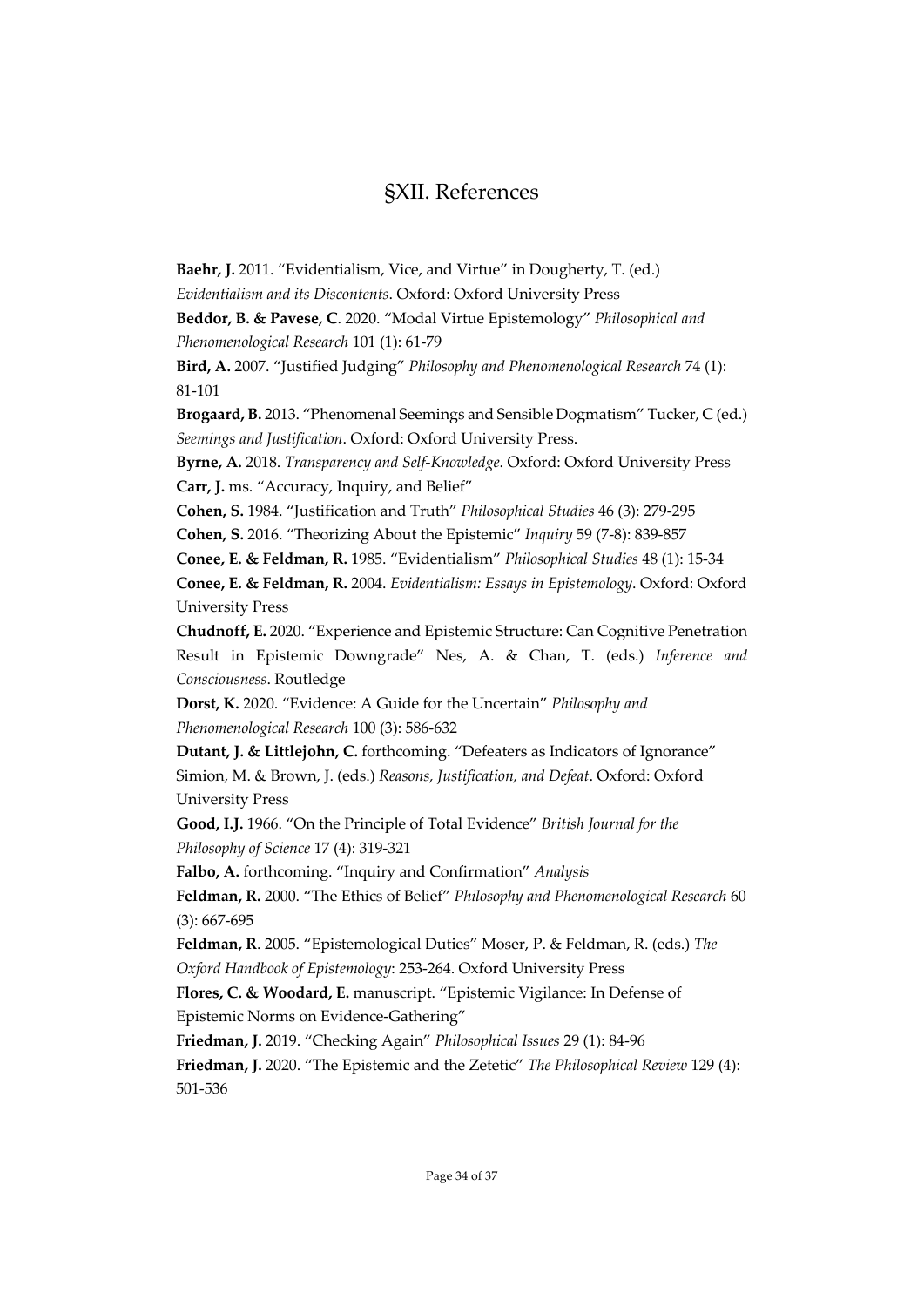**Friedman, J.** forthcoming. "Zetetic Epistemology" Reed, B. & Floweree, AK. (eds.) *Towards an Expansive Epistemology: Norms, Action, and the Social Sphere*. Routledge. **Goldman, A.** 1979. "What Is Justified Belief?" Pappas, G. (ed.) *Justification and Knowledge*. Dordrecht

**Goldman, A.** 1986 *Epistemology and Cognition*. Cambridge, MA: Harvard University Press

**Goodman, J. & Salow, B.** 2018. "Taking a Chance on KK" *Philosophical Studies* 175 (1): 183-196

**Graham, P.** 2017. "Normal Circumstances Reliabilism: Goldman on Reliability and Justified Belief" *Philosophical Topics* 45 (1): 33-61

**Greco, J.** 2005. "Justification is not Internal" in *Contemporary Debates in Epistemology*. Wiley-Blackwell.

**Hall, R. & Johnson, C.** 1998. "The Epistemic Duty to Seek More Evidence" *American Philosophical Quarterly* 35 (2): 129-139

**Hedden, B.** 2015. "Options and Diachronic Tragedy" *Philosophy and Phenomenological Research* 90 (2): 423-451

Hirvela, J. forthcoming. "Global Safety - How to Deal With Necessary Truths" *Synthese*

**Huemer, M.** 2001. *Skepticism and the Veil of Perception*. Rowman & Littlefield **Hughes, N.** 2019. "Dilemmic Epistemology" *Synthese* 196: 4059-4090

**Hughes, N.** forthcoming-1. "Evidence and Bias" Lasonen-Aarnio, M. & Littlejohn, C. (eds.) *The Routledge Handbook of the Philosophy of Evidence*

**Hughes, N.** forthcoming-2. "Epistemic Dilemmas Defended" Hughes, N. (ed.)

*Essays on Epistemic Dilemmas*. Oxford: Oxford University Press

**Hughes, N.** forthcoming-3. "Who's Afraid Of Epistemic Dilemmas?" Stapleford, S., Steup, M. & McCain, K. (eds.) *Epistemic Dilemmas: New Arguments, New Angles*

**Hughes, N.** forthcoming-4. "Epistemology Without Guidance" *Philosophical Studies*

**Ichikawa, J.** "Justification Is Potential Knowledge" *Canadian Journal of Philosophy* 44 (2): 184-206

**Kiesewetter, B.** 2017. *The Normativity of Rationality.* Oxford: Oxford University Press

**Kelly, T.** 2003. "Epistemic Rationality as Instrumental Rationality: A Critique. *Philosophy and Phenomenological Research* 66 (3): 612-640

**Lasonen-Aarnio, M.** 2010. "Unreasonable Knowledge" *Philosophical Perspectives*. 24: 1-21

**Lasonen-Aarnio, M.** 2020. "Enkrasia or Evidentialism? Learning to Love Mismatch" *Philosophical Studies* 177 (3): 597-632

**Lasonen-Aarnio, M.** 2021. "Dispositional Evaluations and Defeat" Brown, J. & Simion, M. (eds.) *Reasons, Justification, and Defeat*. Oxford: Oxford University Press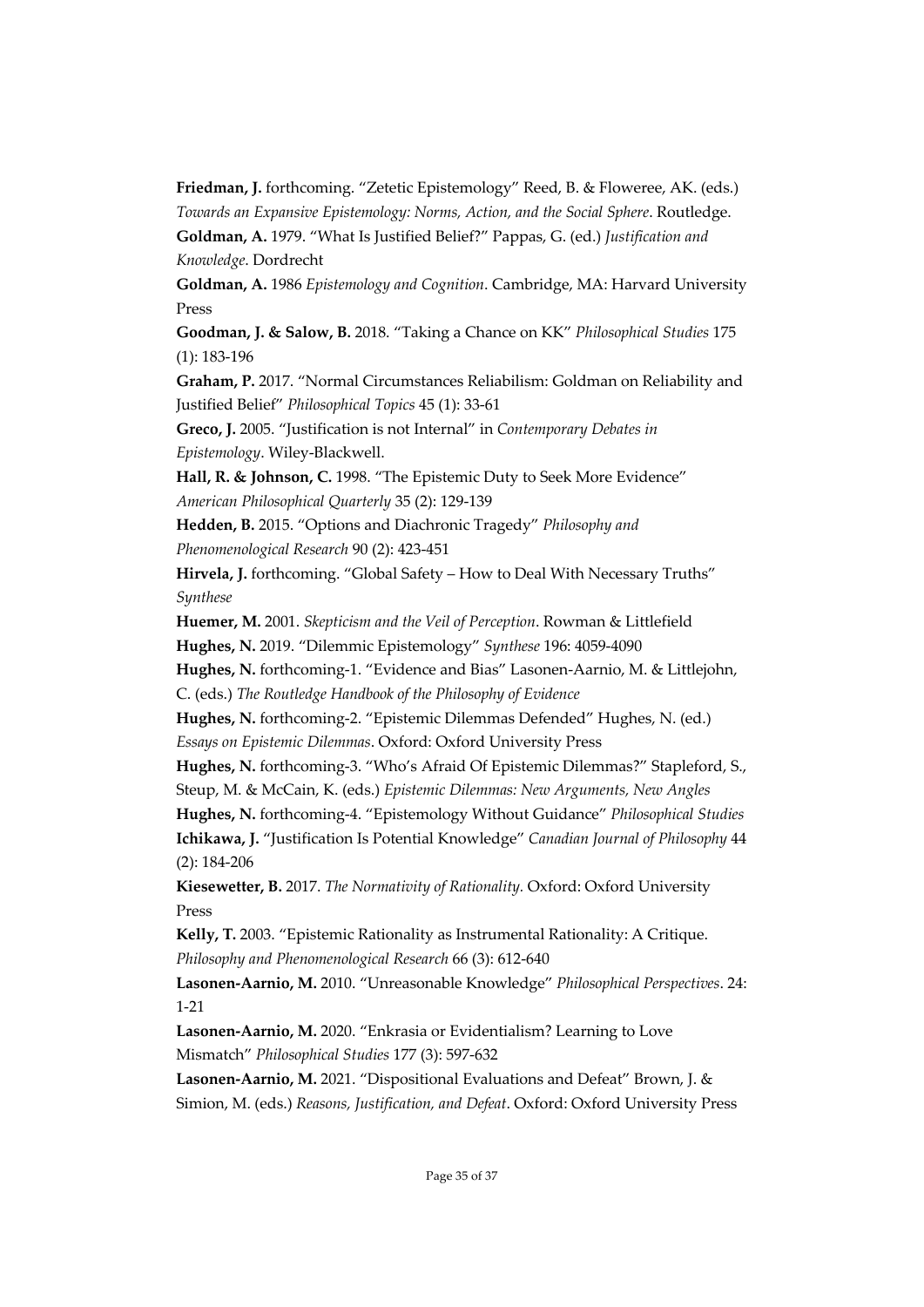**Lasonen-Aarnio, M.** forthcoming-1. "Virtuous Failure and Victims of Deceit"

Dutant, J. & Dorsch, F. (eds.) *The New Evil Demon Problem*. Oxford University Press

**Lasonen-Aarnio, M.** forthcoming-2. "Perspectives and Good Dispositions"

*Philosophy and Phenomenological Research*

**Lehrer, K.** 1990. *Theory of Knowledge*. Westview Press

**Littlejohn, C.** 2013, "The Russellian Retreat" *Proceedings of the Aristotelian Society* 113 (3): 293–320

**Lord, C., Ross, L., & Lepper, M.** 1979. 'Biased assimilation and attitude polarization: The effects of prior theories on subsequently considered evidence'. Journal of Personality and Social Psychology, 37(11): 2098–2109

**Lord, E.** 2018. *The Importance of Being Rational*. Oxford University Press

**Lord, E. & Sylvan, K.** forthcoming. "Beginning in Wonder: Suspensive Attitudes and Epistemic Dilemmas" Hughes, N. (ed.) *Epistemic Dilemmas*. Oxford University Press

**Lyons, J.** 2011. "Circularity, Reliability, and the Cognitive Penetrability of Perception" *Philosophical Issues* 21: 289-311

**Maher, P.** 1990. "Why Scientists Gather Evidence" *British Journal for the Philosophy of Science* 41 (1): 103-119

**Maynard, JL.** forthcoming. *Ideology and Mass Killing*. Oxford University Press **McGrath, M.** 2013. "Phenomenal Conservatism and Cognitive Penetration: The

'Bad Basis' Counterexamples" Tucker, C. (ed.) *Seemings and Justification*. Oxford: Oxford University Press

**Millikan, R.** 1984. *Language, Thought, and Other Biological Categories*. MIT Press **Millson, J.** 2021. "Seeking Confirmation: A Puzzle for Norms of Inquiry" *Analysis* 80 (4): 683-692

**Miracchi, L.** 2019. "When Evidence Isn't Enough: Suspension, Evidentialism, and Knowledge-first Virtue Epistemology" *Episteme* 16: 413-437

**Moss, S.** *Probabilistic Knowledge.* Oxford University Press.

**Myrvold, W.** 2012. "Epistemic Values and the Value of Learning" *Synthese* 187 (2): 547-568

**Nickel, B.** *Between Logic and the World: An Integrated Theory of Generics*. Oxford University Press.

**Pal, K.** *et al.* 2012. "Othello Syndrome Secondary to Ropinirole: A Case Study" *Case Reports in Psychiatry* 353021

**Pryor, J.** 2000. "The Skeptic and the Dogmatist" *Nous* 34 (4): 517-549

**Quattrociocchi, W., Scala, A., & Sunstein**, C. 2016 "Echo Chambers on Facebook" Available at http://dx.doi.org/10.2139/ssrn.2795110

**Reynolds, S.** 2011. "Justification as the Appearance of Knowledge" *Philosophical Studies* 163: 367-383